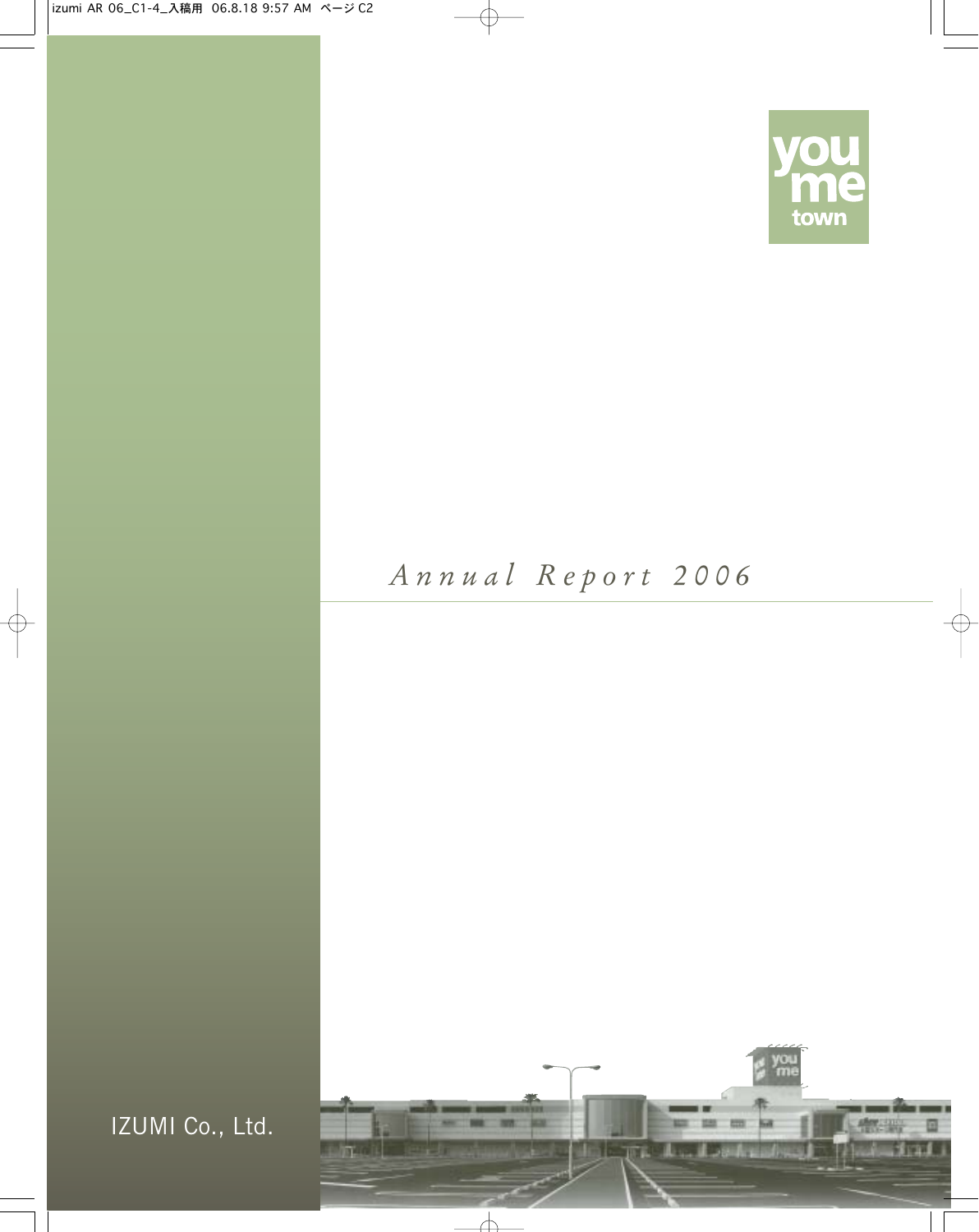



househol d goo d s

# You Me Town Delivering Dreams with "One-Stop" Service

FOODS

**CONTENTS**



TENANTS

#### cloth ing



SEVEN-YEAR FINANCIAL SUMMARY 1 TO OUR STOCKHOLDERS 2 SPECIAL FEATURE: Sales Strategies by Business Segment 4 CONSOLIDATED STATEMENTS OF INCOME 9 CONSOLIDATED BALANCE SHEETS 10 CONSOLIDATED STATEMENTS OF STOCKHOLDERS' EQUITY 12 CONSOLIDATED STATEMENTS OF CASH FLOWS 13 NOTES TO CONSOLIDATED FINANCIAL STATEMENTS 14 REPORT OF INDEPENDENT AUDITORS 20 DIRECTORS AND CORPORATE AUDITORS 21 CORPORATE DATA 21

**COVER PHOTO:** Izumi's latest flagship You Me Town store, in Yatsushiro, Kumamoto Prefecture, prior to its opening in June 2005.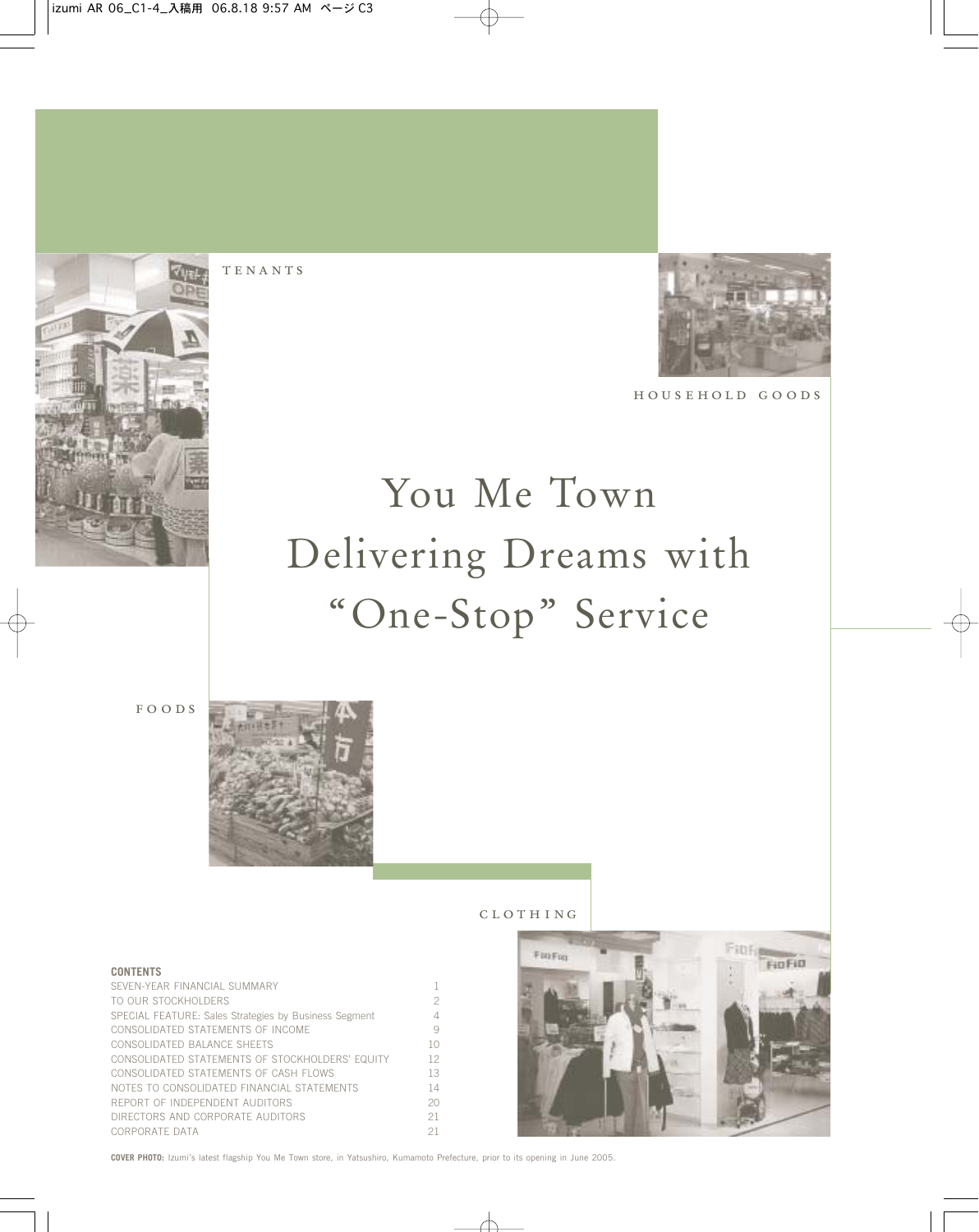# Izumi Co., Ltd.

Izumi Co., Ltd. ("Izumi" or the "Company") takes pride in being the predominant retail chain in the Chugoku, Shikoku and Kyushu Regions. As of February 2006, its hypermarkets and food supermarkets extended to 70 locations in the area. In 1990, Izumi opened its first You Me Town hypermarket. In the ensuing period, the Company has worked to become number one in the region in terms of scale and product lineup, with You Me Town significantly contributing to the Company's continued growth. Buoyed by the support of You Me Town, Izumi enjoyed an increase in revenues and earnings in the fiscal year ended February 28, 2006, the seventh consecutive year of growth.

Through the You Me Town business model, Izumi strives to realize the dreams of an increasing number of customers. In providing one-stop service, featuring a broad shopping lineup as well as an array of amusements, restaurants, cultural and community offerings, and other facilities, You Me Town delivers everything customers want to buy or do, all under one roof.



### *SEVEN-YEAR FINANCIAL SUMMARY*

|                                                                                              |                                 |                                 |                                 | Millions of yen                 |                                                                                                                                                          |                                 |                                 | U.S. dollars<br>(Note 1)        |
|----------------------------------------------------------------------------------------------|---------------------------------|---------------------------------|---------------------------------|---------------------------------|----------------------------------------------------------------------------------------------------------------------------------------------------------|---------------------------------|---------------------------------|---------------------------------|
|                                                                                              | 2006<br>Mar. 2005-<br>Feb. 2006 | 2005<br>Mar. 2004-<br>Feb. 2005 | 2004<br>Mar. 2003-<br>Feb. 2004 | 2003<br>Mar. 2002-<br>Feb. 2003 | 2002<br>Mar. 2001-<br>Feb. 2002                                                                                                                          | 2001<br>Mar. 2000-<br>Feb. 2001 | 2000<br>Mar. 1999-<br>Feb. 2000 | 2006<br>Mar. 2005-<br>Feb. 2006 |
| Revenues<br>Operating income<br>Income before income taxes                                   | ¥436.825<br>22,706              | ¥426.437<br>19,771              | ¥407.648<br>18,079              | ¥383.098<br>15,994              | ¥363.714<br>14,784                                                                                                                                       | ¥346.811<br>10,285              | ¥288.343<br>8,134               | \$3,756,988<br>195,287          |
| and minority interests<br>Net income                                                         | 21,490<br>11,583                | 18,089<br>9.601                 | 16,888<br>8.713                 | 11,834<br>5.600                 | 9,493<br>4,832                                                                                                                                           | 7,790<br>3,415                  | 3,360<br>1,437                  | 184,828<br>99,622               |
| Net income/revenues<br>Total stockholders' equity                                            | 2.65%<br>88,542                 | 2.25%<br>85,519                 | 2.14%<br>84,354                 | 1.46%<br>76,892                 | 1.33%<br>74,132                                                                                                                                          | 0.98%<br>71,810                 | 0.50%<br>74,471                 | 2.65%<br>761,521                |
| Total assets                                                                                 | 313,086                         | 318.893                         | 295.927                         | 273.484                         | 268.655                                                                                                                                                  | 270.757                         | 236.785                         | 2,692,750                       |
|                                                                                              |                                 |                                 |                                 | Yen                             |                                                                                                                                                          |                                 |                                 | U.S. dollars<br>(Note 1)        |
| Per share (Note 2):<br>Net income - basic<br>Net income - diluted<br>Cash dividends declared | ¥ 216.60<br>192.69<br>26.00     | 166.88<br>¥<br>155.02<br>24.00  | ¥ 148.07<br>23.00               | ¥<br>95.23<br>94.21<br>23.00    | 81.46<br>¥<br>79.40<br>21.00                                                                                                                             | ¥<br>53.66<br>48.87<br>21.00    | ¥<br>21.99<br>20.36<br>21.00    | \$<br>1.86<br>1.66<br>0.22      |
|                                                                                              |                                 |                                 |                                 |                                 | Notes 1: Yen amounts are translated into U.S. dollars, solely for convenience, at the prevailing exchange rate on February 28, 2006, ¥116.27 = U.S. \$1. |                                 |                                 |                                 |

*2: See Note 2 (19) of Notes to Consolidated Financial Statements.*

Thousands of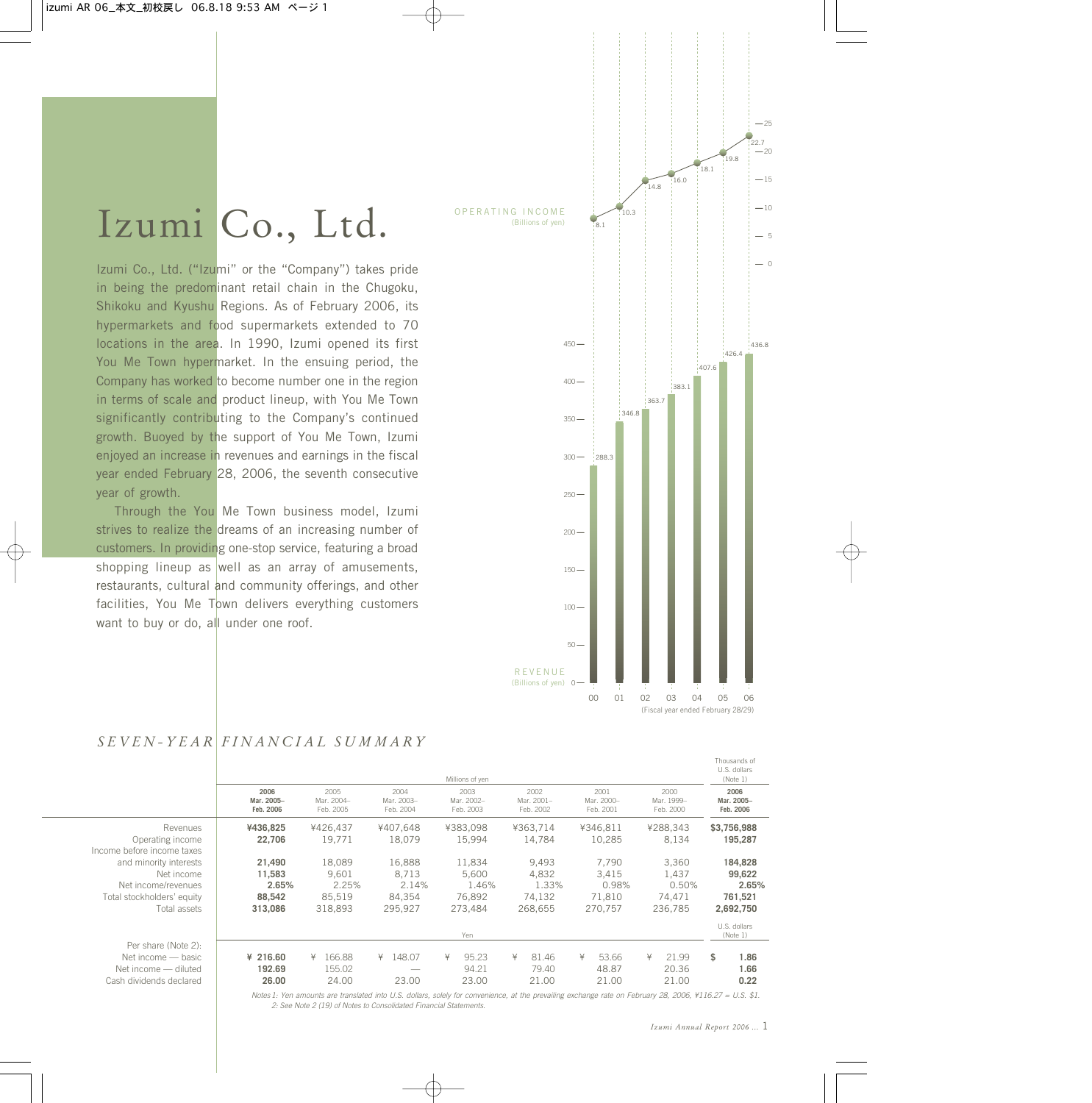### *TO OUR STOC KHOLDERS*

# Izumi continued its focus on customer satisfaction and accelerated reforms to both management and business operations.



Yasuaki Yamanishi President

#### HIGHLIGHTS

| Consolidated revenues rose 2.4% year on year to ¥436.8 billion (\$3,757.0 million)                                                                                                                                                                         |
|------------------------------------------------------------------------------------------------------------------------------------------------------------------------------------------------------------------------------------------------------------|
| Consolidated operating income increased 14.8% year on year to ¥22.7 billion (\$195.3 million)                                                                                                                                                              |
| Net income jumped 20.6% year on year to ¥11.6 billion (\$99.6 million)                                                                                                                                                                                     |
| Established store sales remained stable, with non-consolidated established store sales edging<br>up 0.3% year on year                                                                                                                                      |
| Efforts continued to reduce the cost of sales and implement cost structure reforms:<br>Non-consolidated operating income ratio increased 0.5 of a percentage point to 5.0%,<br>Consolidated operating income ratio rose 0.6 of a percentage point to 5.4%. |
| Consolidated ROE was 13.3%, up 2.0 percentage points from the previous fiscal year.                                                                                                                                                                        |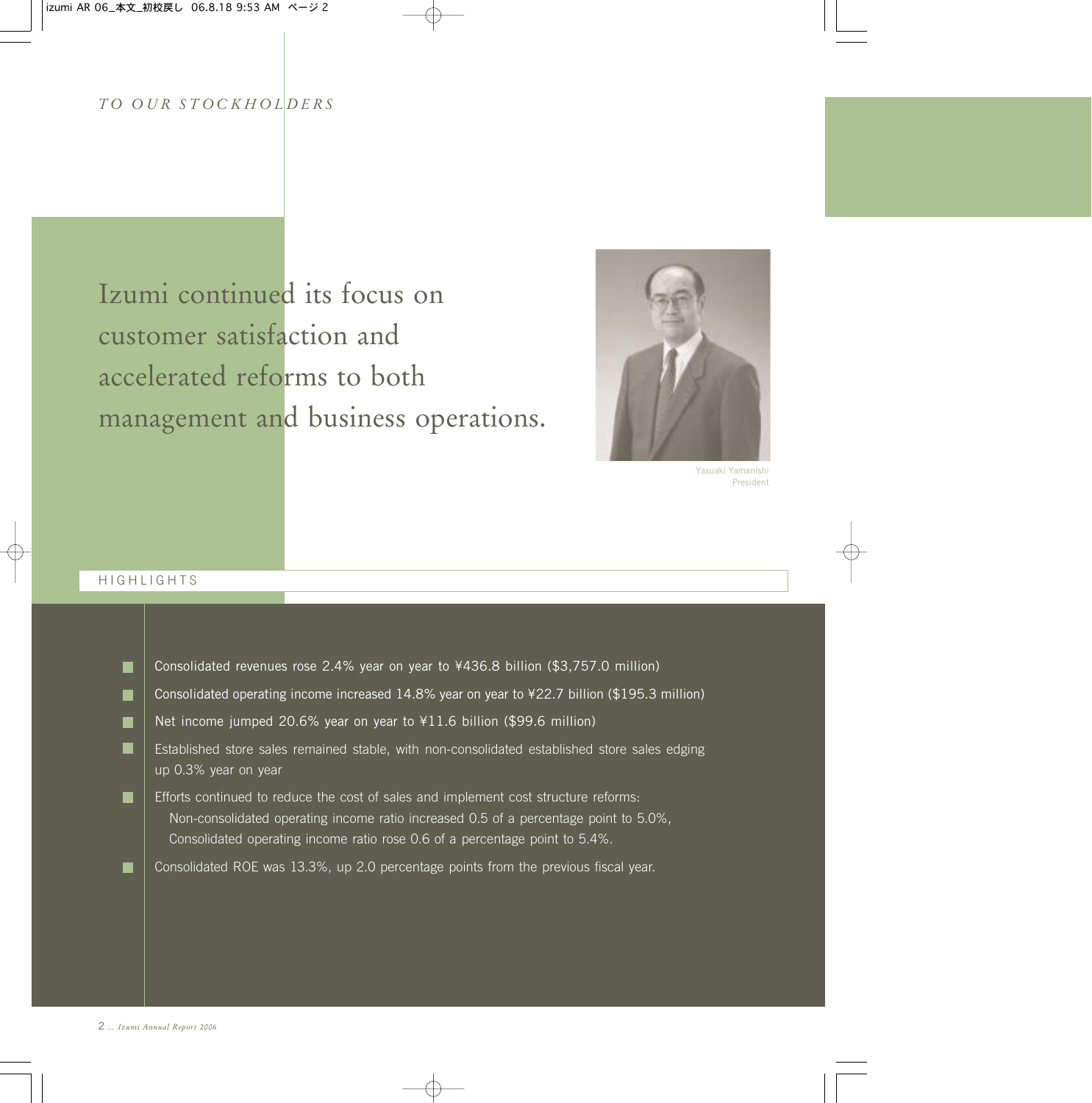In fiscal 2006, the fiscal year ended February 28, 2006, conditions in the retail industry were mixed. On the one hand, the operating environment benefited from an extraordinarily harsh winter, which contributed to a recovery in winter apparel sales. On the other hand, reforms to the pension and taxation systems and expectations of an increased burden on household budgets led to an increase in selective consumer spending patterns and intense competition across all business types. Against this backdrop, Izumi continued its focus on customer satisfaction and accelerated reforms to both management and business operations.

#### *Improving Management and Operating Structure*

The Company redoubled efforts to reduce the cost of sales and implement cost structure reforms. As a result, the non-consolidated operating income ratio improved 0.5 of a percentage point to 5.0% and the consolidated operating income ratio climbed 0.6 of a percentage point to 5.4%.

With the aim of securing stable established store sales, Izumi undertook from the customer's perspective a comprehensive review of its product lineup, store layouts and prices in its mainstay retail business during the fiscal year under review. Efforts were also made to reform the cost structure, with particular focus on the gross profit margin at directly managed stores.

#### *Status of Consolidated Subsidiaries*

Conditions at consolidated subsidiaries remained solid. In the card-service business, Youme Card Co., Ltd. focused on increasing the volume of credit card transactions, while building maintenance company Ideo Co., Ltd. expanded orders outside the Group. Implementing measures to close underperforming stores, X-Sell Inc. made progress in improving its operating structure. Accordingly, consolidated subsidiary ordinary income rose 21.5% compared with the previous fiscal year to ¥5.6 billion.

Accounting for the aforementioned factors, consolidated revenues for the fiscal year ended February 28, 2006 increased 2.4% year on year to ¥436.8 billion. Consolidated operating income rose 14.8% to ¥22.7 billion, while net income jumped 20.6% to ¥11.6 billion. These figures represent our seventh consecutive year of increased revenues and profits.

Buoyed by these favorable results, the Company has raised the cash dividend per share from last year's level of ¥24.00 to ¥26.00, as a way of returning profits to stockholders.



Yasuaki Yamanishi President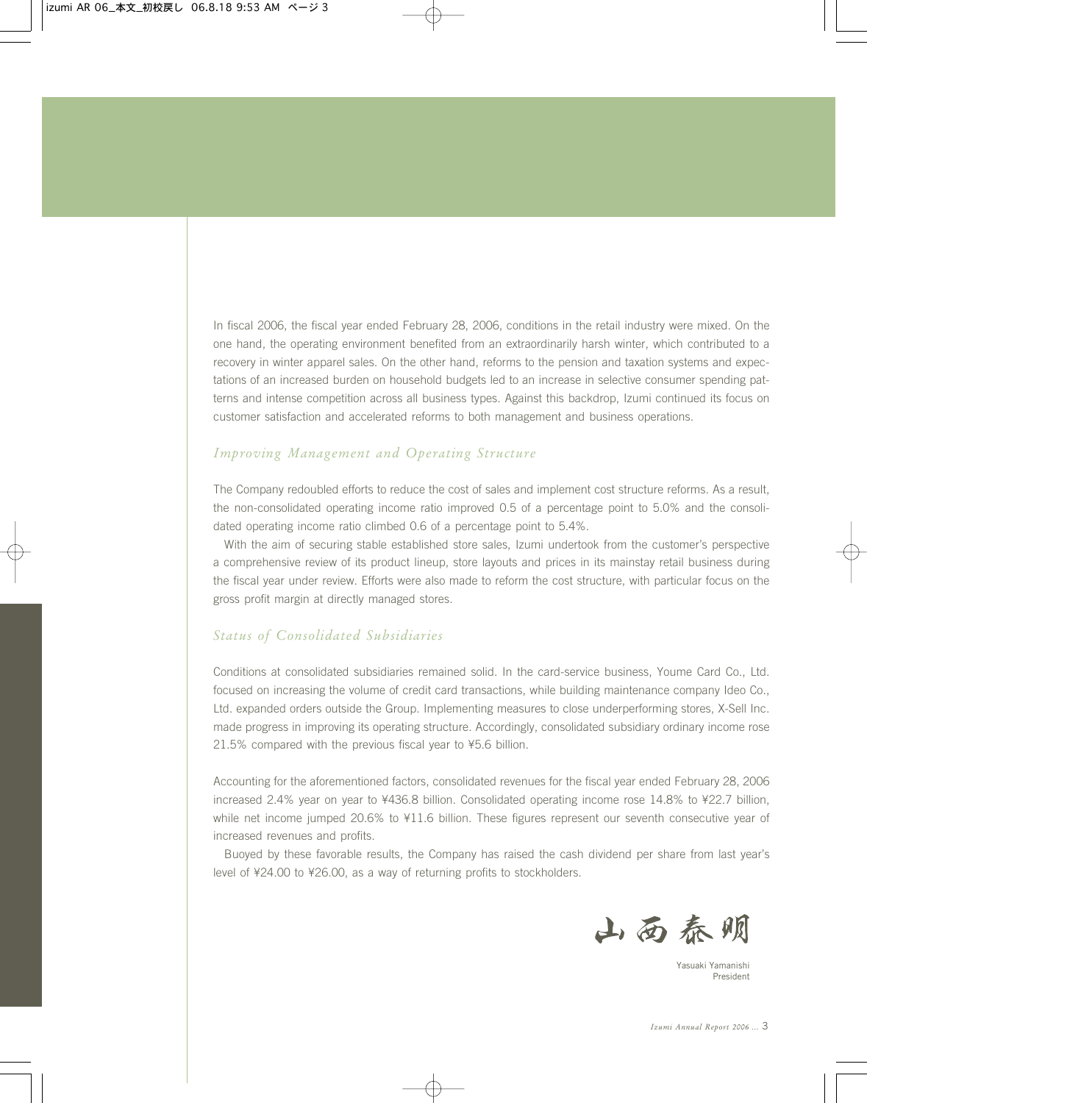# Sales Strategies by Business Segment

# **Basic Policy**

In the retail industry, store strategies relating to layout and development and those relating to products and sales are opposite sides of the same coin. Inextricably linked, both are essential to securing a high level of customer satisfaction resulting in revenues and profits.

Under the You Me Town brand, Izumi focuses on opening hypermarkets in western Japan, including Chugoku, Kyushu and Shikoku, areas in which the Company maintains significant competitive advantage. Collaborating with leading tenants, the Company's directly managed store division strives to provide an unrivaled product lineup in each region and to ensure high levels of customer traffic. Based on this store strategy, Izumi has enjoyed seven consecutive years of increased revenues and profits.

Complementing this store strategy, Izumi has positioned high-value-added products and services as integral to promoting customer satisfaction. Through a lineup of fresh and innovative products and services, the Company strives to excite its customers and to leave a lasting impression. Unlike the major markets of Tokyo and Osaka, the smaller niche markets in which Izumi operates dictate targeting a broad customer base. In an effort to appeal to all ages, Izumi implements the following product and sales strategies.

### **You Me Town New Store**

The new You Me Town Yatsushiro store opened in June 2005. Located in Yatsushiro City, Kumamoto Prefecture, the store boasts a store area of 28,100 square meters, 90 tenants and parking for 2,200 vehicles. Collaborating with local government and shopping areas, the store strives to reenergize the surrounding district while providing Kumamoto's largest range of products through distinctive tenants.



#### **You Me Town Saga**

Izumi plans to open You Me Town Saga in Saga Prefecture with a store area of 50,000 square meters in the second half of the fiscal year ending February 28, 2007.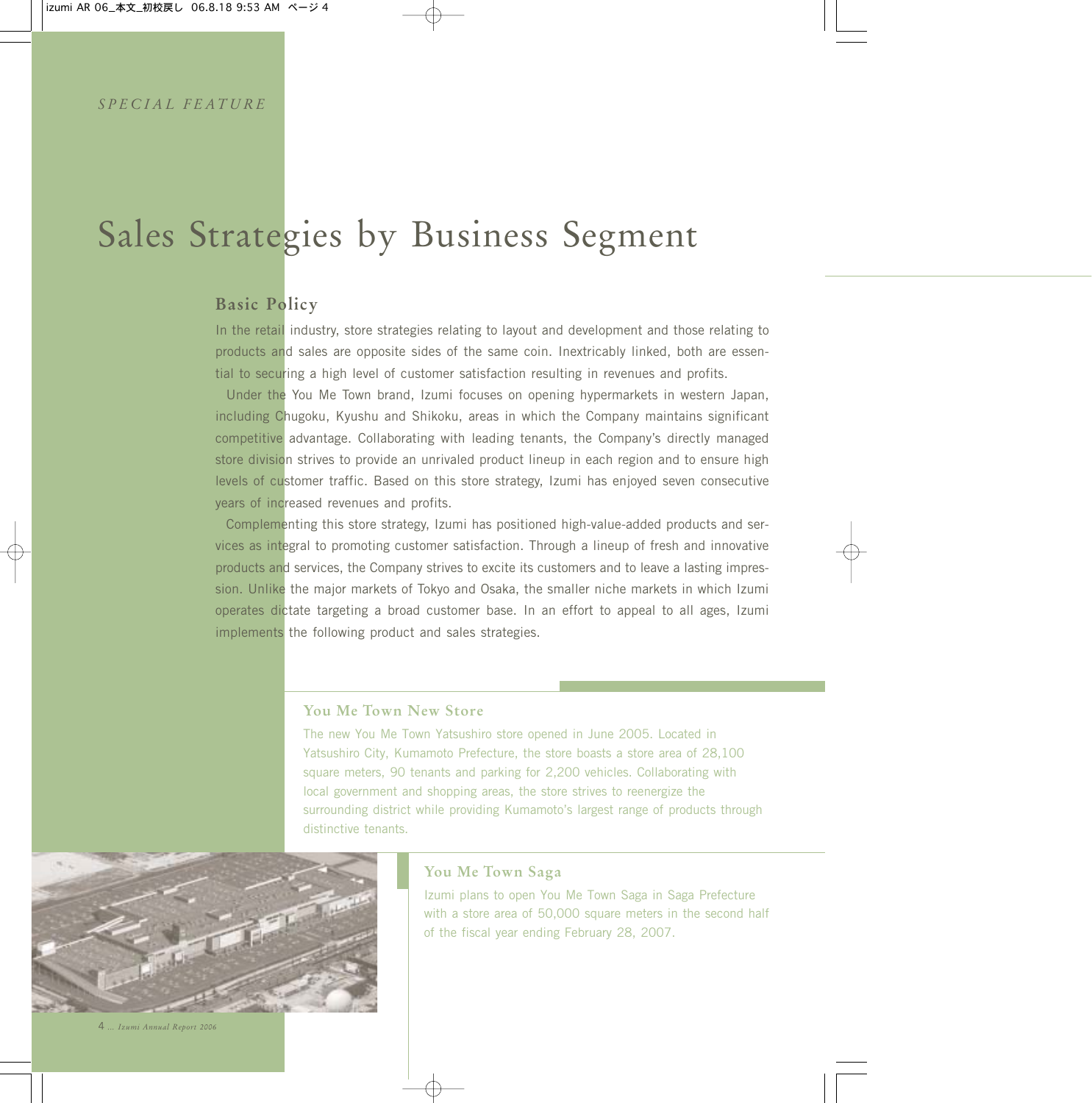#### **YOY EXISTING STORE SALES (%)**





# Clothing

While many in the general merchandise store industry have suffered from a slump in clothing operations, Izumi has enjoyed relatively high rates of growth irrespective of industry peaks and troughs. This competitive advantage is attributed to the Company's fundamental policies. Firstly, Izumi procures products from a customer perspective and coordinates a total package including effective displays to enhance value and appeal. Secondly, the Company builds the most attractive fashion zone in each region based on the You Me Town platform.

To ensure customer appeal, Izumi adopts a five-point plan to:

- 1. Ensure a comprehensive range of high-value-added urban-life clothing,
- 2. Build a merchandising system that successfully combines the Company's directly owned store format with brand tenants,
- 3. Promote excitement and change through displays, with products and brands renewed on a weekly basis,
- 4. Develop independent specialty stores outside the target markets of existing tenants, and
- 5. Focus on visual merchandising such as utilizing fixtures and lighting to enhance product appeal.

These simple concepts are not new to the retail industry. What sets Izumi apart from its competitors, however, is the Company's ability to mold these concepts into a unique mix, together with its You Me Town brand that creates an optimal fashion zone in each region, through skillful application of management resources and savvy attention to customer trends.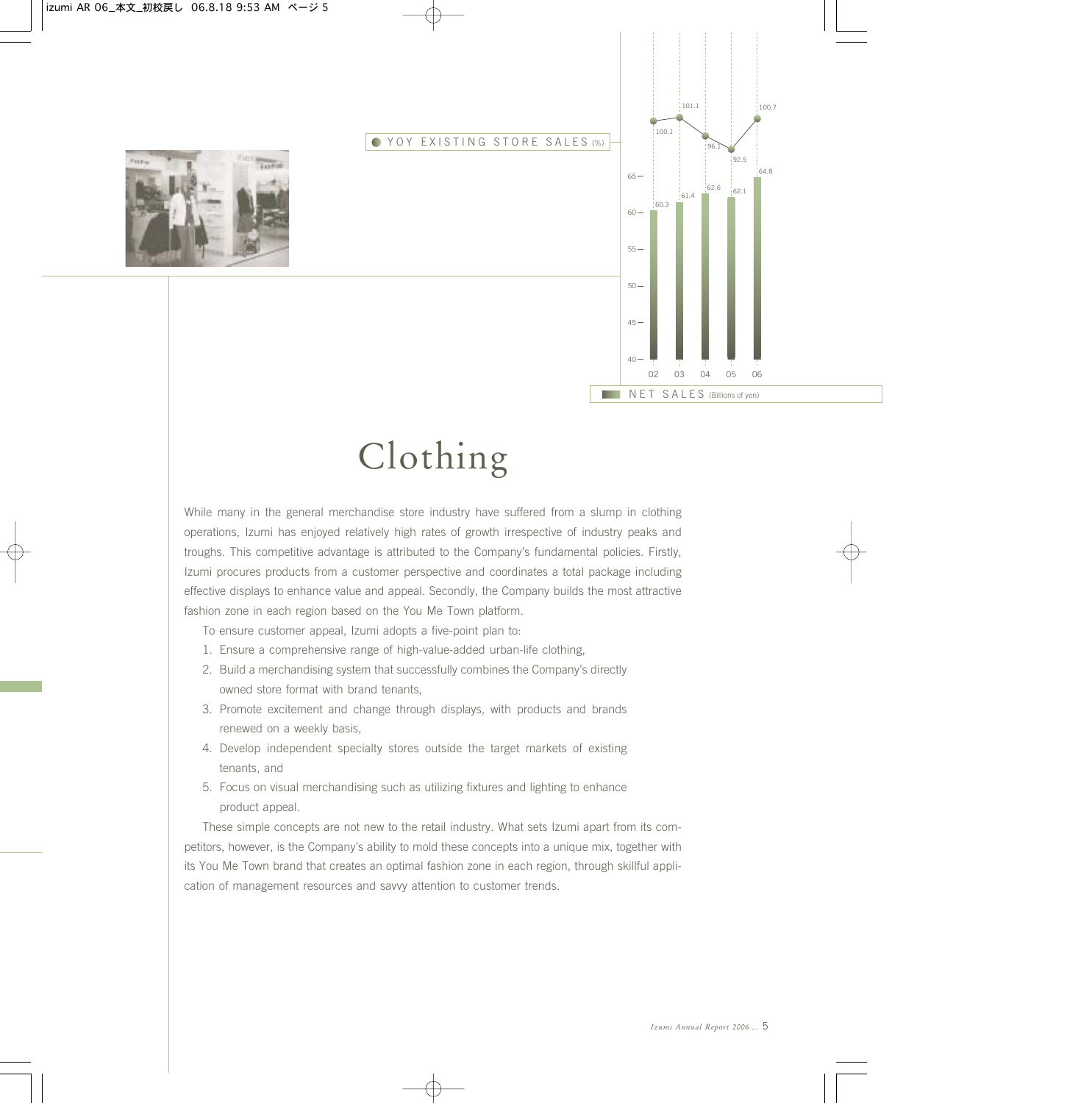



Given its extremely broad range, maintaining a comprehensive lineup in household-related products is problematic and an impediment to robust profits. At You Me Town, however, it is imperative that customers are consistently provided with a wide choice.

In an effort to overcome these problems, Izumi has restricted its field of operations to those household goods in which it can secure competitive advantage. Products outside these fields including books, toys, furniture and sporting goods, have been left to specialist stores with superior know-how.

In the fields in which it is active, Izumi strives to differentiate itself from competitors by delivering unique value. At the same time, the Company collaborates with external parties to further distinguish Izumi from other companies.

In specific terms, the Company develops a product range catering to the elderly and health conscious, areas that are expanding in the domestic market. This differs from many of its competitors, who handle stationery and children's goods, markets that are considered to be mature.

In addition, Izumi has established collaborative arrangements with Nihon Ryutsu Sangyo Co., Ltd. and through bulk orders has reduced procurement costs of national brands. Furthermore, through arrangements with Matsumoto Kiyoshi Co., Ltd. and other parties, Izumi is endeavoring to augment its product lineup and provide customers with even greater value.

Looking ahead, Izumi will work toward sales recovery and increased profits in household goods by selectively allocating management resources and further distinguishing the Company on the basis of both product price and customer service.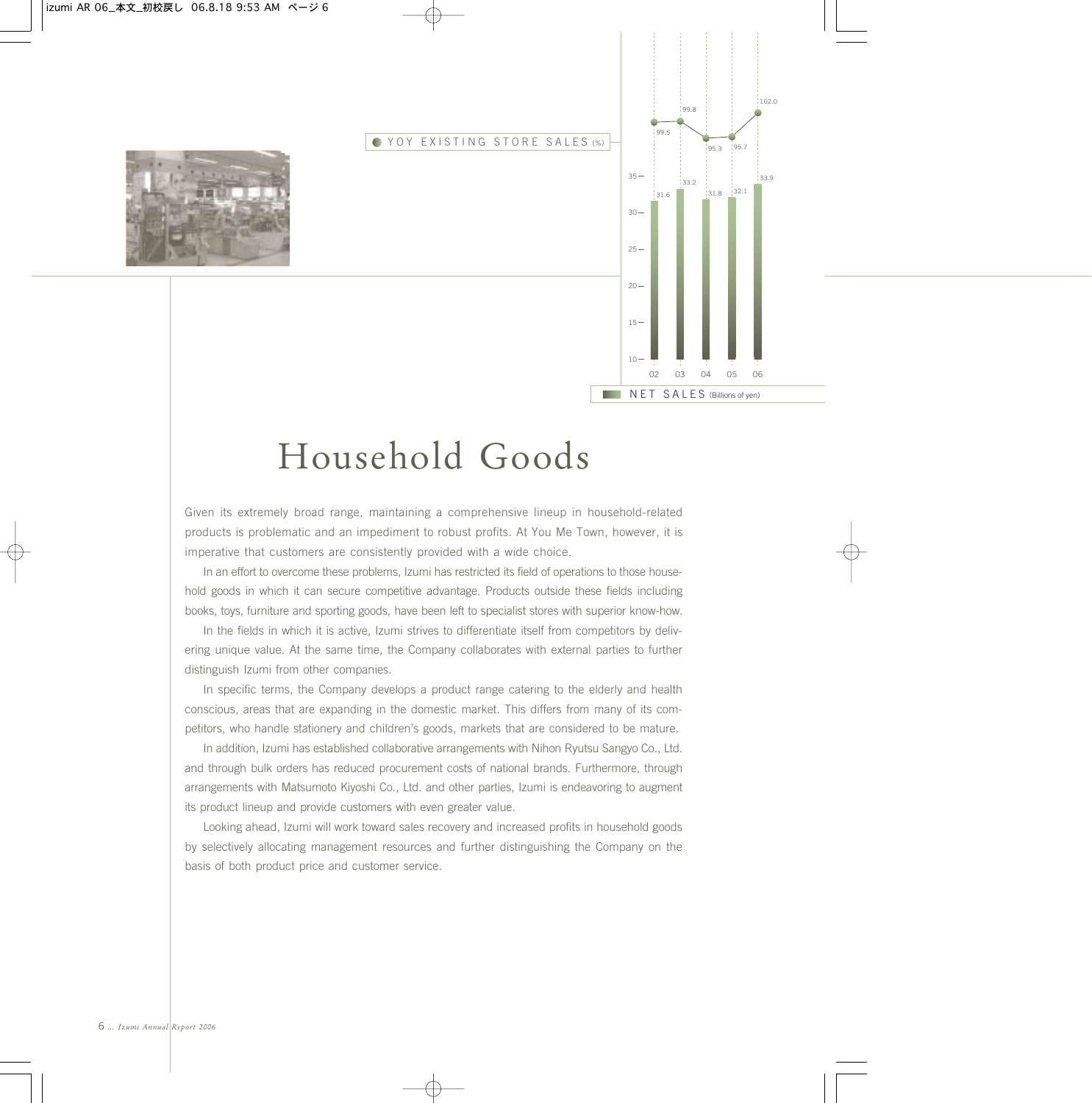**YOY EXISTING STORE SALES (%)** 





# Foods

Mirroring its diverse weather conditions, Japan boasts a wide variety of food products and significant variation in tastes among regions. Accordingly, Izumi is faced with the real need to review its lineup of food products on a store-by-store basis. To this end, authority for product procurement and management is delegated to individual stores. In this manner, each store strives to precisely match the specific needs of its customers.

In the fiscal year under review, Izumi reinforced its product lineups with increased emphasis on fresh food and local preferences. Adopting the theme "local production for local consumption," Izumi attracted significant praise for its efforts to link producers with consumers.

In the area of prepared food, Izumi has consistently worked to develop a high-value-added menu while swiftly withdrawing slow-moving products. In this manner, the Company has fostered a source of high earnings. In recent years, Izumi has accelerated growth, buoyed by the growing trend toward quick and easy meals.

Izumi has established a weekly product development plan for its processed foods. In an effort to compete on both price and non-price factors, the Company strives to consistently deliver highly sought products, while providing new experiences on a weekly basis all year round.

Despite the impacts of a weak market for fresh food and intense competition, Izumi secured a high market share for holiday season and other special event projects. This, and the dominant market position of its You Me Town stores, contributed significantly to profits. Over the long term, foods are expected to provide Izumi with a major portion of its profit, while contributing to increased stability.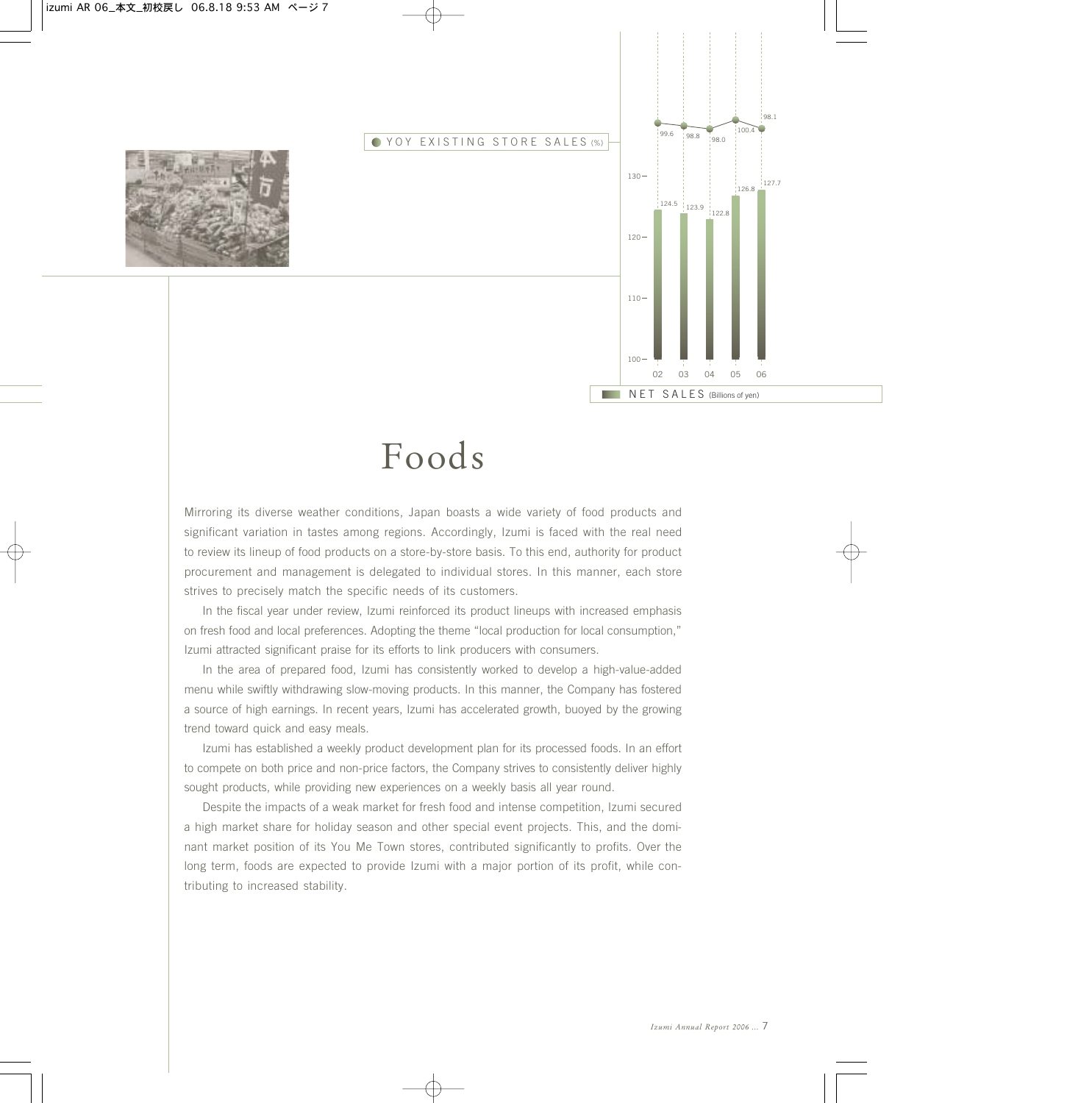#### **YOY EXISTING STORE SALES (%)**





# Tenants

Tenant quality is a key factor in attracting customers. In addition to the general merchandise of its directly managed departments, You Me Town outlets are supplemented by a variety of brand products from Japan's leading specialty stores, delivering to customers a comprehensive lineup.

The synergy Izumi creates with its tenants distinguishes You Me Town from other shopping centers. Despite the regional nature of its operations, Izumi is able to introduce leading brands due to the overwhelming market dominance of You Me Town outlets, which provide long-term benefits to Izumi and its tenants alike. This success in turn increases credibility and attracts more leading brands. Based on this positive operating cycle, You Me Town outlets are able to maintain and expand their leading positions in respective regions.

Furthermore, in its fashion zones Izumi strives to develop a complementary relationship between directly managed departments and tenants. As communication between parties increases on a daily basis, a sense of common ownership emerges, enhancing the value and impact of marketing plans. This collaboration contributes to significant drawing power ensuring a constant level of high customer flows.

With the construction and management of new stores, Izumi strives to introduce new brands and large-scale tenants to each region. This in turn contributes to the continued competitive advantage of the You Me Town brand. With existing outlets, Izumi actively strives to replace underperforming tenants and ensure a consistently high level of competitiveness.

From an earnings perspective, directly managed operations account for approximately 70% of retail profits, with tenant operations providing the remainder. The defining feature of tenant operations is its stability over the long term. Looking ahead, tenants are expected to support earnings growth.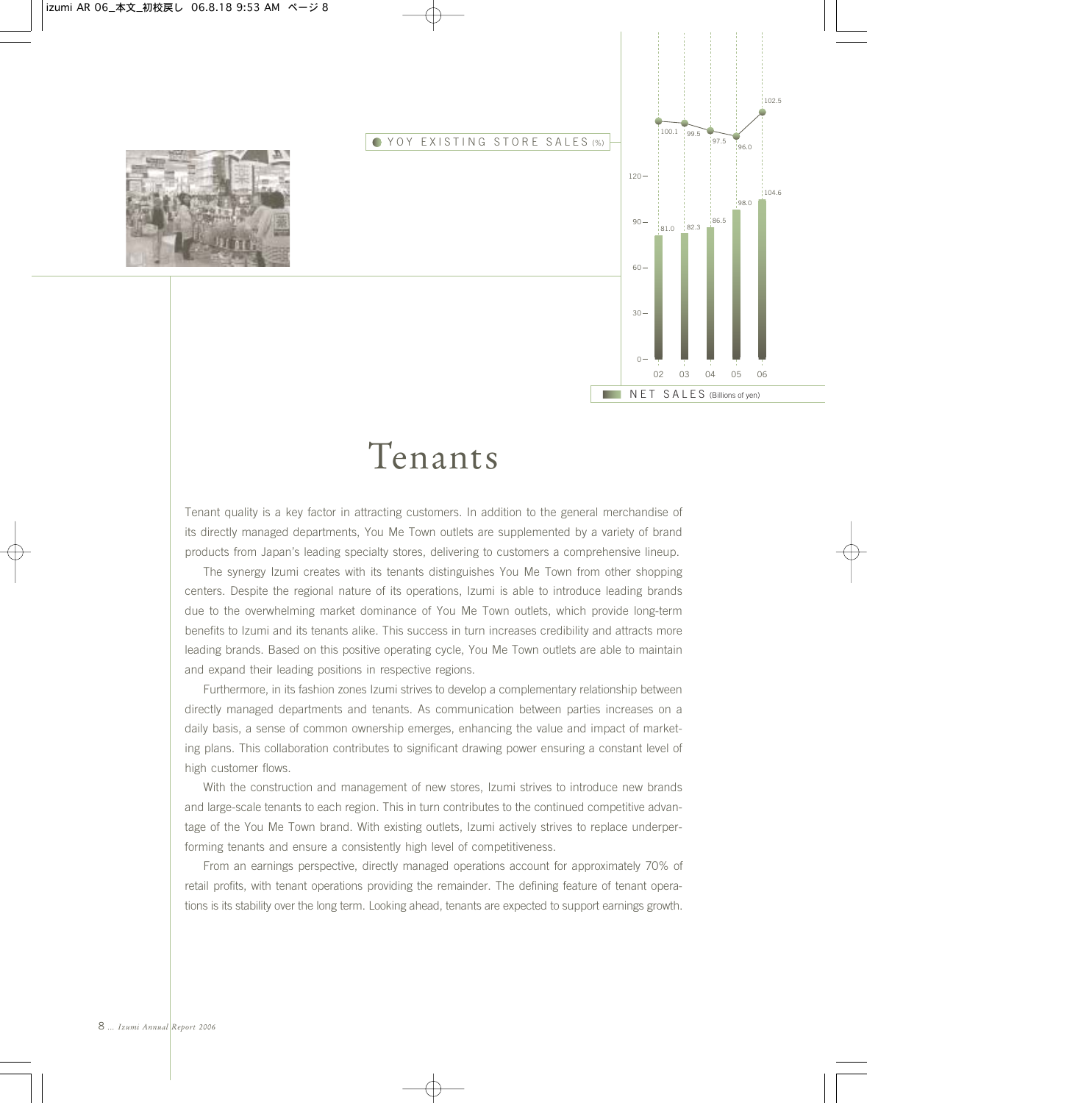# *CONSOLIDATED STATEMENTS OF INCOME*

| Izumi Co., Ltd. and its subsidiaries                |          | Millions of yen | Thousands of<br>U.S. dollars<br>(Note 3) |
|-----------------------------------------------------|----------|-----------------|------------------------------------------|
| For the years ended February 28, 2006 and 2005      | 2006     | 2005            | 2006                                     |
| <b>REVENUES:</b>                                    |          |                 |                                          |
| Net sales                                           | ¥418,086 | ¥412,442        | \$3,595,820                              |
| Other operating revenues                            | 18,739   | 13,995          | 161,168                                  |
|                                                     | 436,825  | 426,437         | 3,756,988                                |
| <b>COST OF SALES</b>                                | 321,663  | 318,975         | 2,766,518                                |
| Gross profit                                        | 115,162  | 107,462         | 990,470                                  |
| SELLING, GENERAL AND ADMINISTRATIVE EXPENSES        | 92,456   | 87,691          | 795,183                                  |
| Operating income                                    | 22,706   | 19,771          | 195,287                                  |
| <b>OTHER INCOME (EXPENSES):</b>                     |          |                 |                                          |
| Interest and dividend income                        | 243      | 246             | 2,090                                    |
| Interest expense                                    | (1,538)  | (1,676)         | (13, 228)                                |
| Purchase discounts                                  | 435      | 451             | 3,741                                    |
| Gain on sales of investments in securities          | 116      | 23              | 998                                      |
| Gain on sales of property and equipment             | 85       |                 | 731                                      |
| Loss on sales or disposal of property and equipment | (1, 166) | (424)           | (10, 028)                                |
| Foreign exchange gains                              | 98       | 151             | 842                                      |
| Other, net                                          | 511      | (453)           | 4,395                                    |
|                                                     | (1,216)  | (1,682)         | (10, 459)                                |
| Income before income taxes and minority interests   | 21,490   | 18,089          | 184,828                                  |
| <b>INCOME TAXES</b> (Note 11):                      |          |                 |                                          |
| Current                                             | 9,553    | 8,090           | 82,162                                   |
| <b>Deferred</b>                                     | (662)    | (264)           | (5,694)                                  |
|                                                     | 8,891    | 7,826           | 76,468                                   |
| Income before minority interests                    | 12,599   | 10,263          | 108,360                                  |
| <b>MINORITY INTERESTS</b>                           | 1,016    | 662             | 8,738                                    |
| Net income                                          | ¥ 11,583 | ¥<br>9,601      | ¥<br>99,622                              |

|                                                      | Yen     |         | U.S. dollars<br>(Note 3) |
|------------------------------------------------------|---------|---------|--------------------------|
| <b>PER SHARE:</b>                                    |         |         |                          |
| Net income (Note $2(19)$ ):                          |         |         |                          |
| <b>Basic</b>                                         | ¥216.60 | ¥166.88 | \$1.86                   |
| <b>Diluted</b>                                       | 192.69  | 155.02  | 1.66                     |
| Cash dividends declared                              | 26.00   | 24.00   | 0.22                     |
|                                                      |         |         |                          |
| <b>WEIGHTED AVERAGE NUMBER OF SHARES (thousands)</b> | 53,156  | 57,474  |                          |

The accompanying notes are an integral part of these statements.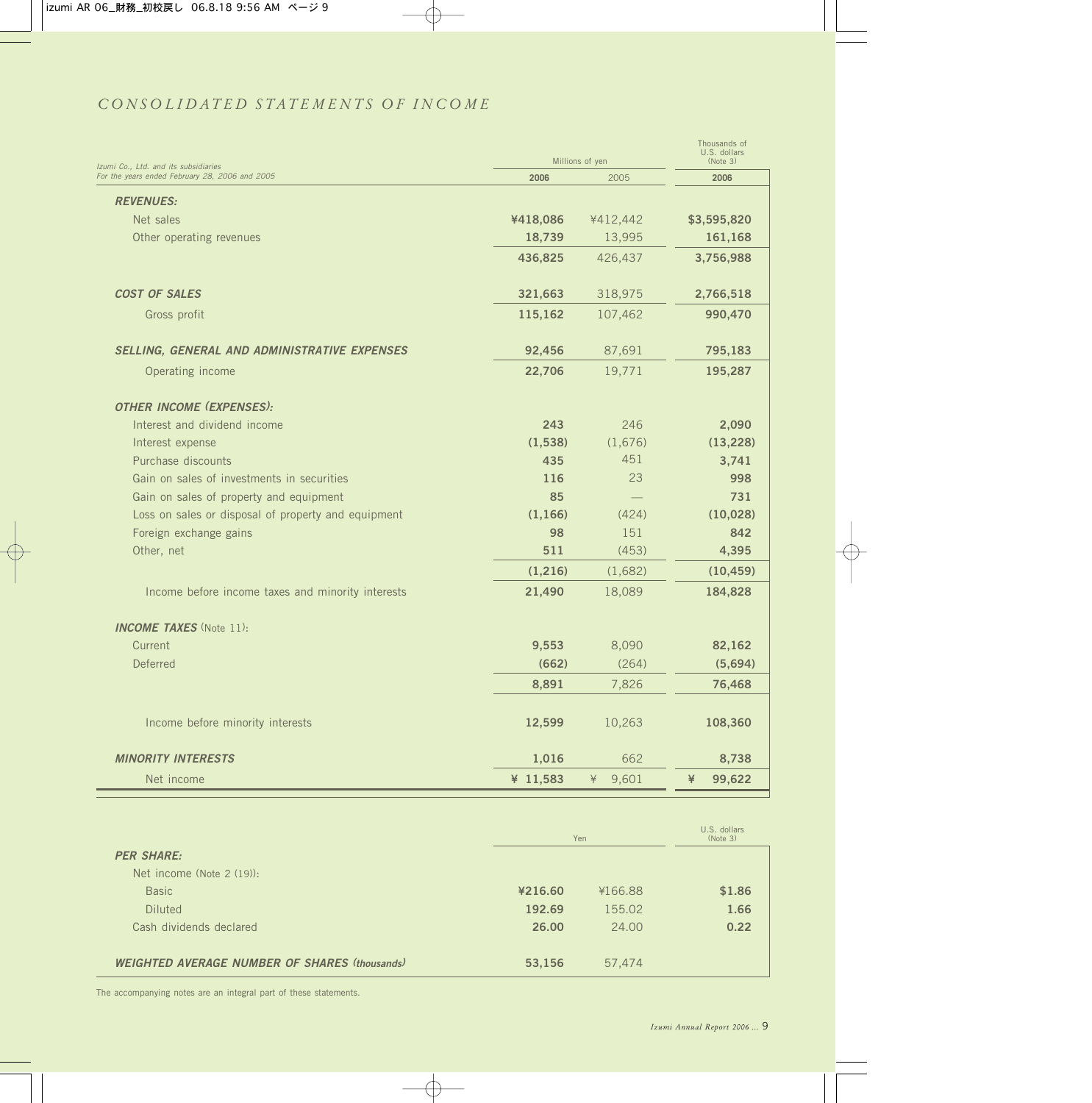# *CONSOLIDATED BALANCE SHEETS*

| Izumi Co., Ltd. and its subsidiaries                        |            | Millions of yen | Thousands of<br>U.S. dollars<br>(Note 3) |
|-------------------------------------------------------------|------------|-----------------|------------------------------------------|
| As of February 28, 2006 and 2005                            | 2006       | 2005            | 2006                                     |
| <b>ASSETS</b>                                               |            |                 |                                          |
| <b>CURRENT ASSETS:</b>                                      |            |                 |                                          |
| Cash and bank deposits                                      | ¥ 12,251   | ¥ 12,623        | 105,367<br>\$                            |
| Short-term loans receivable                                 | 12,222     | 13,476          | 105,117                                  |
| Notes and accounts receivable:                              |            |                 |                                          |
| Trade                                                       | 8,814      | 7,526           | 75,806                                   |
| Other                                                       | 1,767      | 1,755           | 15,198                                   |
|                                                             | 10,581     | 9,281           | 91,004                                   |
| Less-allowance for doubtful accounts                        | (883)      | (834)           | (7, 595)                                 |
|                                                             | 9,698      | 8,447           | 83,409                                   |
|                                                             |            |                 |                                          |
| Inventories                                                 | 23,665     | 24,125          | 203,535                                  |
| Deferred income taxes (Note 11)                             | 2,357      | 1,934           | 20,272                                   |
| Other current assets                                        | 2,535      | 2,751           | 21,803                                   |
| Total current assets                                        | 62,728     | 63,356          | 539,503                                  |
|                                                             |            |                 |                                          |
|                                                             |            |                 |                                          |
| <b>INVESTMENTS AND ADVANCES:</b>                            |            |                 |                                          |
| Investments in non-consolidated subsidiaries and affiliates | 1,093      | 1,052           | 9,400                                    |
| Investments in securities (Notes 4 and 6)                   | 7,428      | 4,999           | 63,886                                   |
| Other investments and advances                              | 1,596      | 1,610           | 13,727                                   |
|                                                             | 10,117     | 7,661           | 87,013                                   |
|                                                             |            |                 |                                          |
| <b>PROPERTY AND EQUIPMENT</b> (Notes 5 and 6):              |            |                 |                                          |
| Buildings and structures                                    | 207,880    | 203,797         | 1,787,907                                |
| Machinery, equipment, vehicles and other                    | 35,741     | 36,274          | 307,397                                  |
|                                                             | 243,621    | 240,071         | 2,095,304                                |
| Less-accumulated depreciation                               | (122, 535) | (114, 189)      | (1,053,883)                              |
|                                                             | 121,086    | 125,882         | 1,041,421                                |
| Land                                                        | 90,853     | 89,534          | 781,397                                  |
| Construction in progress                                    | 3,285      | 4,149           | 28,253                                   |
|                                                             | 215,224    | 219,565         | 1,851,071                                |
|                                                             |            |                 |                                          |
| <b>OTHER ASSETS:</b>                                        |            |                 |                                          |
| Fixed leasehold deposits                                    | 14,704     | 16,868          | 126,464                                  |
| Deferred income taxes (Note 11)                             | 1,648      | 2,080           | 14,174                                   |
| Other                                                       | 8,665      | 9,363           | 74,525                                   |
|                                                             | ¥ 313,086  | ¥ 318,893       | \$2,692,750                              |
|                                                             |            |                 |                                          |

The accompanying notes are an integral part of these statements.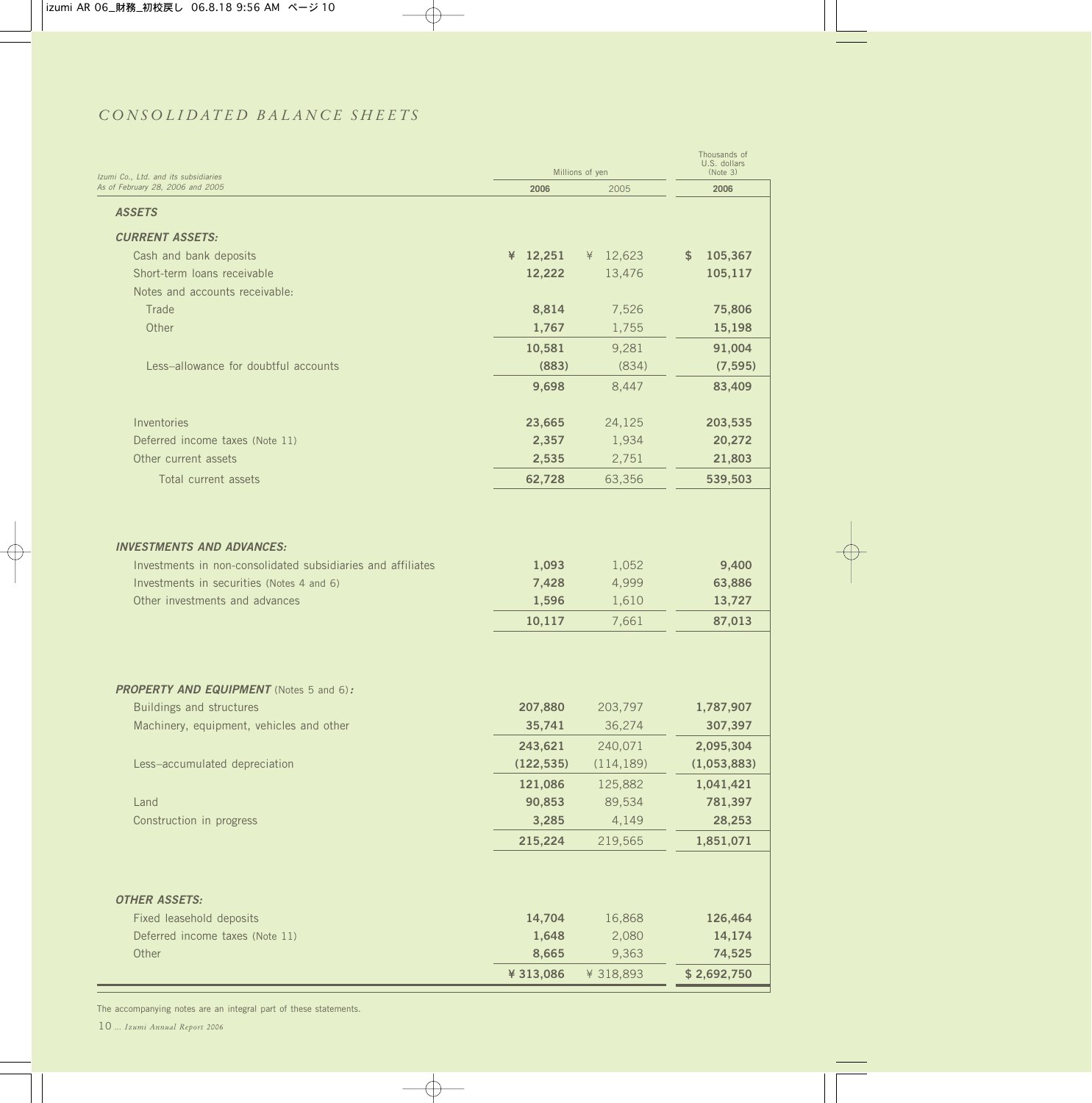|                                                                                 |                 | Millions of yen | Thousands of<br>U.S. dollars<br>(Note 3) |
|---------------------------------------------------------------------------------|-----------------|-----------------|------------------------------------------|
|                                                                                 | 2006            | 2005            | 2006                                     |
| <b>LIABILITIES AND STOCKHOLDERS' EQUITY</b>                                     |                 |                 |                                          |
| <b>CURRENT LIABILITIES:</b>                                                     |                 |                 |                                          |
| Short-term borrowings (Note 6)                                                  | ¥ 33,504        | ¥ 27,792        | \$288,157                                |
| Current portion of long-term debt (Note 6)                                      | 18,848          | 25,665          | 162,105                                  |
| Notes and accounts payable                                                      |                 |                 |                                          |
| Trade                                                                           | 15,925          | 15,630          | 136,966                                  |
| Other                                                                           | 8,793           | 14,467          | 75,625                                   |
|                                                                                 | 24,718          | 30,097          | 212,591                                  |
| Income taxes payable                                                            | 5,812           | 4,905           | 49,987                                   |
| Accrued bonuses                                                                 | 1,421           | 1,375           | 12,222                                   |
| Allowance for point discounts                                                   | 946             | 881             | 8,136                                    |
| Other current liabilities                                                       | 6,306           | 5,488           | 54,236                                   |
| Total current liabilities                                                       | 91,555          | 96,203          | 787,434                                  |
|                                                                                 |                 |                 |                                          |
|                                                                                 |                 |                 |                                          |
| <b>LONG-TERM DEBT</b> (Note 6)                                                  | 98,461          | 103,649         | 846,831                                  |
| <b>ACCRUED SEVERANCE INDEMNITIES (Note 7)</b><br><b>LEASE DEPOSITS RECEIVED</b> | 5,344<br>22,115 | 5,136           | 45,962                                   |
| <b>DEFERRED INCOME TAXES</b> (Note 11)                                          | 1,002           | 22,285          | 190,204                                  |
| <b>OTHER LIABILITIES</b>                                                        | 595             | 1,006<br>463    | 8,618<br>5,117                           |
|                                                                                 |                 |                 |                                          |
| <b>Total liabilities</b>                                                        | 219,072         | 228,742         | 1,884,166                                |
| <b>COMMITMENTS AND CONTINGENT LIABILITIES (Note 8)</b>                          |                 |                 |                                          |
| <b>MINORITY INTERESTS IN CONSOLIDATED SUBSIDIARIES</b>                          | 5,472           | 4,632           | 47,063                                   |
| <b>STOCKHOLDERS' EQUITY (Note 10):</b>                                          |                 |                 |                                          |
| Common stock, no par value:                                                     |                 |                 |                                          |
| Authorized:                                                                     |                 |                 |                                          |
| February 28, 2006-195,243,000 shares                                            |                 |                 |                                          |
| February 28, 2005-195,243,000 shares                                            |                 |                 |                                          |
| Issued:                                                                         |                 |                 |                                          |
| February 28, 2006-61,558,710 shares                                             | 19,614          |                 | 168,693                                  |
| February 28, 2005-61,558,710 shares                                             |                 | 19,614          |                                          |
| Additional paid-in capital                                                      | 22,320          | 22,315          | 191,967                                  |
| Retained earnings                                                               | 64,238          | 54,018          | 552,490                                  |
| Net unrealized gains on securities                                              | 2,027           | 980             | 17,434                                   |
| Less-foreign currency translation adjustments                                   | (4)             | (4)             | (34)                                     |
| Less-treasury stock at cost:                                                    |                 |                 |                                          |
| February 28, 2006-7,518,537 shares                                              | (19, 653)       |                 | (169, 029)                               |
| February 28, 2005-6,250,126 shares                                              |                 | (11,404)        |                                          |
| Total stockholders' equity                                                      | 88,542          | 85,519          | 761,521                                  |
|                                                                                 | ¥313,086        | ¥318,893        | \$2,692,750                              |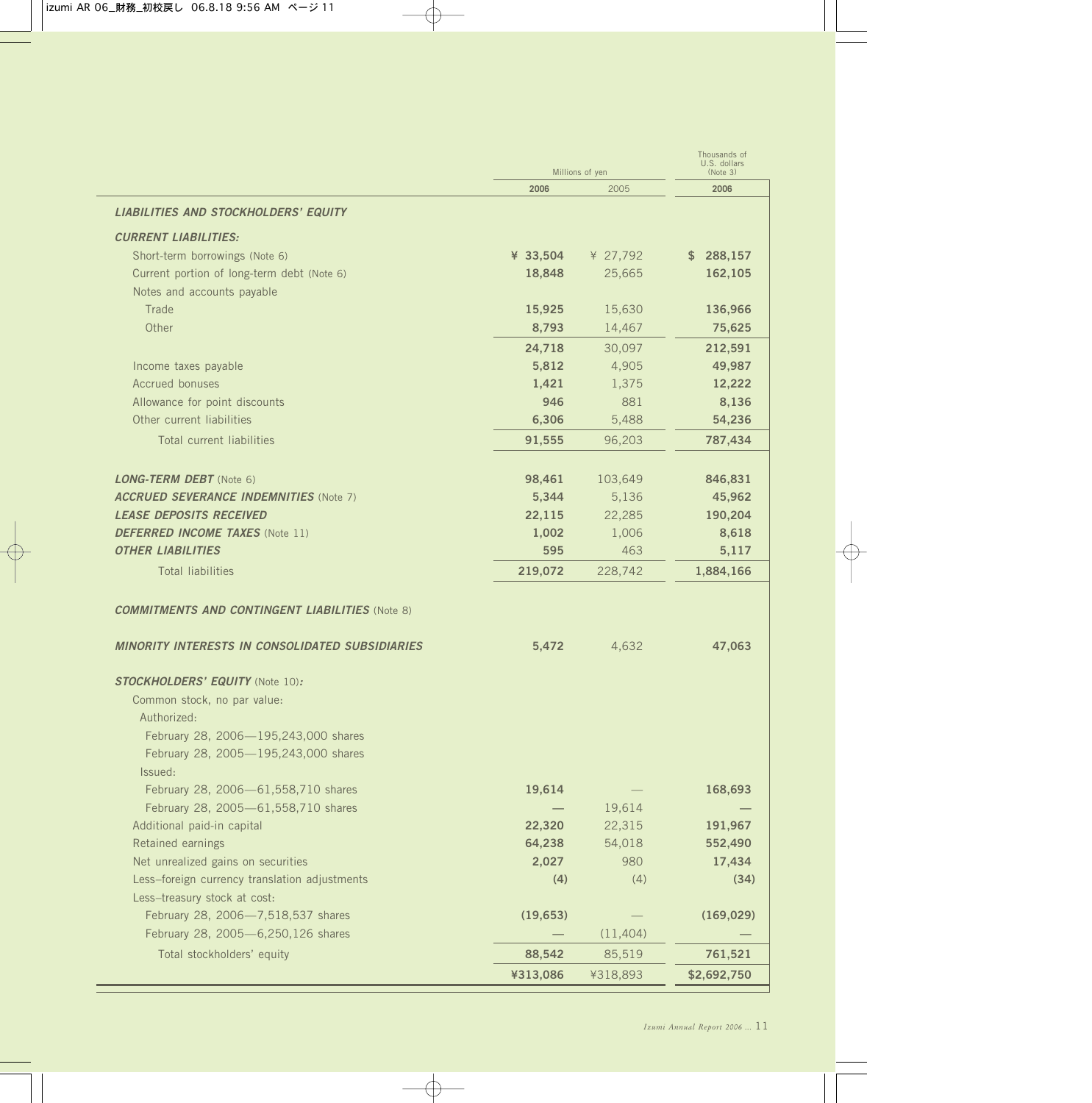# *CONSOLIDATED STATEMENTS OF STOCKHOLDERS' EQUITY*

|                                                                                                           | Millions of yen                                       |                 |                                  |                      |                                                    |                                                   |                              |
|-----------------------------------------------------------------------------------------------------------|-------------------------------------------------------|-----------------|----------------------------------|----------------------|----------------------------------------------------|---------------------------------------------------|------------------------------|
| Izumi Co., Ltd. and its subsidiaries<br>For the years ended February 28, 2006, 2005 and February 29, 2004 | Number of<br>shares of<br>common stock<br>(thousands) | Common<br>stock | Additional<br>paid-in<br>capital | Retained<br>earnings | <b>Net</b><br>unrealized<br>gains<br>on securities | Foreign<br>currency<br>translation<br>adjustments | Treasury<br>stock<br>at cost |
| <b>BALANCE AT FEBRUARY 28, 2003</b>                                                                       |                                                       |                 | 61,559 ¥19,614 ¥22,315           | ¥38,573              | 221<br>¥                                           | $\angle(4)$                                       | (3,827)<br>¥                 |
| Net income for the year                                                                                   |                                                       |                 |                                  | 8,713                |                                                    |                                                   |                              |
| Cash dividends                                                                                            |                                                       |                 |                                  | (1, 442)             |                                                    |                                                   |                              |
| Directors' and corporate auditors' bonuses                                                                |                                                       |                 |                                  | (21)                 |                                                    |                                                   |                              |
| Net unrealized gains on securities                                                                        |                                                       |                 |                                  |                      | 314                                                |                                                   |                              |
| Foreign currency translation adjustments                                                                  |                                                       |                 |                                  |                      |                                                    | $\mathbf{1}$                                      |                              |
| Increase in treasury stock, net                                                                           |                                                       |                 |                                  |                      |                                                    |                                                   | (103)                        |
| Increase due to application of equity method                                                              |                                                       |                 |                                  |                      |                                                    |                                                   |                              |
| to additional subsidiaries and affiliates                                                                 |                                                       |                 |                                  | $\Omega$             |                                                    |                                                   |                              |
| <b>BALANCE AT FEBRUARY 29, 2004</b>                                                                       | 61.559                                                | ¥19,614         | ¥22,315                          | ¥45,823              | 535<br>¥                                           | $*(3)$                                            | 4 (3,930)                    |
| Net income for the year                                                                                   |                                                       |                 |                                  | 9,601                |                                                    |                                                   |                              |
| Cash dividends                                                                                            |                                                       |                 |                                  | (1, 381)             |                                                    |                                                   |                              |
| Directors' and corporate auditors' bonuses                                                                |                                                       |                 |                                  | (25)                 |                                                    |                                                   |                              |
| Net unrealized gains on securities                                                                        |                                                       |                 |                                  |                      | 445                                                |                                                   |                              |
| Foreign currency translation adjustments                                                                  |                                                       |                 |                                  |                      |                                                    | (1)                                               |                              |
| Increase in treasury stock, net                                                                           |                                                       |                 |                                  |                      |                                                    |                                                   | (7, 474)                     |
| <b>BALANCE AT FEBRUARY 28, 2005</b>                                                                       | 61,559                                                | ¥19,614         | ¥22,315                          | ¥54,018              | 980<br>¥                                           | $*(4)$                                            | $*(11,404)$                  |
| Net income for the year                                                                                   |                                                       |                 |                                  | 11,583               |                                                    |                                                   |                              |
| Cash dividends                                                                                            |                                                       |                 |                                  | (1, 361)             |                                                    |                                                   |                              |
| Directors' and corporate auditors' bonuses                                                                |                                                       |                 |                                  | (12)                 |                                                    |                                                   |                              |
| Gain on appropriation of treasury stock                                                                   |                                                       |                 | 5                                |                      |                                                    |                                                   | 17                           |
| Net unrealized gains on securities                                                                        |                                                       |                 |                                  |                      | 1.047                                              |                                                   |                              |
| Foreign currency translation adjustments                                                                  |                                                       |                 |                                  |                      |                                                    | $\Omega$                                          |                              |
| Increase in treasury stock, net                                                                           |                                                       |                 |                                  |                      |                                                    |                                                   | (8, 266)                     |
| Other increase (Note 11)                                                                                  |                                                       |                 |                                  | 10                   |                                                    |                                                   |                              |
| <b>BALANCE AT FEBRUARY 28, 2006</b>                                                                       |                                                       |                 | 61,559 ¥19,614 ¥22,320 ¥64,238   |                      | ¥2,027                                             | $\angle(4)$                                       | $*(19,653)$                  |

|                                            | Thousands of U.S. dollars (Note 3) |                   |                               |          |          |                    |
|--------------------------------------------|------------------------------------|-------------------|-------------------------------|----------|----------|--------------------|
| <b>BALANCE AT FEBRUARY 28, 2005</b>        |                                    |                   | \$168,693 \$191,924 \$464,591 | \$8.429  |          | \$(34) \$ (98,082) |
| Net income for the year                    |                                    |                   | 99,622                        |          |          |                    |
| Cash dividends                             |                                    | $\qquad \qquad -$ | (11.706)                      |          |          |                    |
| Directors' and corporate auditors' bonuses |                                    |                   | (103)                         |          |          |                    |
| Gain on appropriation of treasury stock    |                                    | 43                |                               |          |          | 146                |
| Net unrealized gains on securities         |                                    |                   |                               | 9.005    |          |                    |
| Foreign currency translation adjustments   |                                    |                   |                               |          | $\Omega$ |                    |
| Increase in treasury stock, net            |                                    |                   |                               |          |          | (71.093)           |
| Other increase (Note 11)                   |                                    |                   | 86                            |          |          |                    |
| <b>BALANCE AT FEBRUARY 28, 2006</b>        |                                    |                   | \$168,693 \$191,967 \$552,490 | \$17.434 |          | \$(34) \$(169,029) |

The accompanying notes are an integral part of these statements.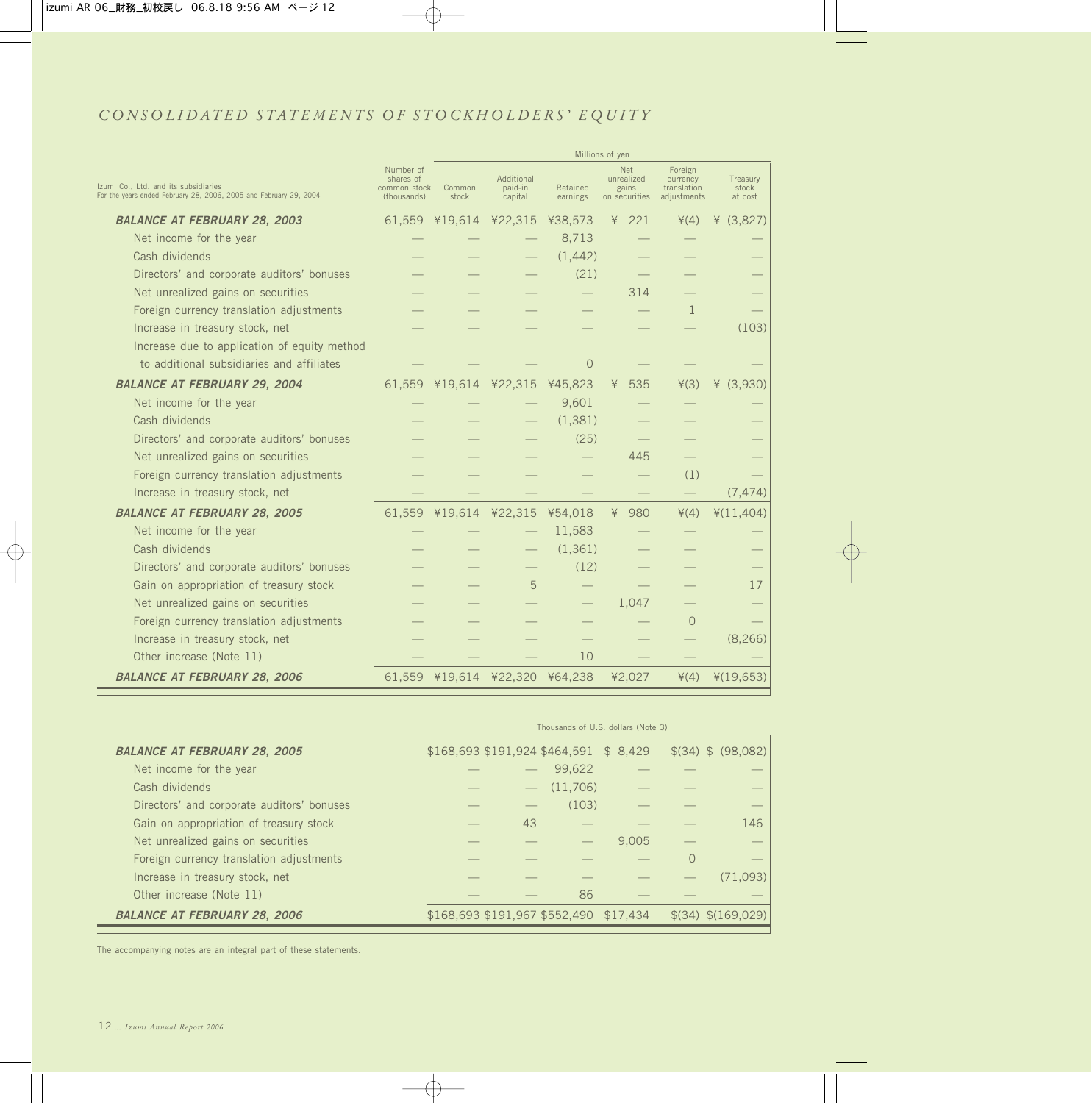## *CONSOLIDATED STATEMENTS OF CASH FLOWS*

| Izumi Co., Ltd. and its subsidiaries                         |             | Millions of yen | Thousands of<br>U.S. dollars<br>(Note 3) |
|--------------------------------------------------------------|-------------|-----------------|------------------------------------------|
| For the years ended February 28, 2006 and 2005               | 2006        | 2005            | 2006                                     |
| <b>CASH FLOWS FROM OPERATING ACTIVITIES:</b>                 |             |                 |                                          |
| Income before income taxes and minority interests            | ¥ 21,490    | ¥ 18,089        | \$184,828                                |
| Depreciation and amortization                                | 11,397      | 11,461          | 98,022                                   |
| Provision for allowance for doubtful accounts                | 50          | 356             | 430                                      |
| Interest and dividend income                                 | (243)       | (246)           | (2,090)                                  |
| Interest expense                                             | 1,538       | 1,676           | 13,228                                   |
| Gain on sales of property and equipment                      | (85)        |                 | (731)                                    |
| Loss on sales or disposal of property and equipment          | 1,166       | 424             | 10,028                                   |
| Gain on sales or revaluation of investments in securities    | (116)       | (23)            | (998)                                    |
| Increase in notes and accounts receivable                    | (1, 288)    | (553)           | (11, 077)                                |
| Increase (decrease) in inventories                           | 460         | (1,900)         | 3,957                                    |
| Increase (decrease) in trade notes and accounts payable      | 295         | (1,964)         | 2,537                                    |
| Other, net                                                   | 2,534       | (231)           | 21,794                                   |
| Sub-total                                                    | 37,198      | 27,089          | 319,928                                  |
| Interest and divided income received                         | 255         | 268             | 2,193                                    |
| Interest expense paid                                        | (1,521)     | (1,691)         | (13,082)                                 |
| Income taxes paid                                            | (8,962)     | (7,700)         | (77, 079)                                |
| Net cash provided by operating activities                    | 26,970      | 17,966          | 231,960                                  |
| <b>CASH FLOWS FROM INVESTING ACTIVITIES:</b>                 |             |                 |                                          |
| Payments for purchases of property and equipment             | (15,074)    | (21, 645)       | (129, 646)                               |
| Payments for purchases of intangible assets                  | (602)       | (255)           | (5, 178)                                 |
| Payments for purchases of investments in securities          | (1, 169)    | (605)           | (10, 054)                                |
| Proceeds from sales of property and equipment                | 1,478       | 338             | 12,712                                   |
| Proceeds from sales of investments in securities             | 593         | 635             | 5,100                                    |
| Acquisition, net of cash acquired                            |             | 148             |                                          |
| Other, net                                                   | 3,436       | 265             | 29,552                                   |
| Net cash used in investing activities                        | (11, 338)   | (21, 119)       | (97, 514)                                |
| <b>CASH FLOWS FROM FINANCING ACTIVITIES:</b>                 |             |                 |                                          |
| Increase in short-term borrowings                            | 5,712       | 5,596           | 49,127                                   |
| Additions to long-term loans                                 | 14,233      | 18,950          | 122,413                                  |
| Repayment of long-term loans                                 | (21, 215)   | (23, 642)       | (182, 463)                               |
| Redemption of bonds                                          | (5,000)     | (5,000)         | (43,003)                                 |
| Proceeds from issue of bonds                                 |             | 19,955          |                                          |
| Proceeds from issue of stocks to minority interests          |             |                 |                                          |
| in consolidated subsidiary                                   |             | 180             |                                          |
| Payment of liquidation dividends to minority interests       |             |                 |                                          |
| in consolidated subsidiary                                   |             | (196)           |                                          |
| Payment for purchases of treasury stock                      | (8, 266)    | (8, 855)        | (71,093)                                 |
| Dividends paid                                               | (1, 445)    | (1, 468)        | (12, 428)                                |
| Net cash provided by (used in) financing activities          | (15, 981)   | 5,520           | (137, 447)                               |
| Effect of exchange rate changes on cash and cash equivalents | $\mathbf 0$ | $\circ$         | $\mathbf 0$                              |
| Net increase (decrease) in cash and cash equivalents         | (349)       | 2,367           | (3,001)                                  |
| Cash and cash equivalents at beginning of year               | 12,600      | 10,184          | 108,368                                  |
| Cash and cash equivalents of newly consolidated subsidiaries |             | 49              |                                          |
| Cash and cash equivalents at end of year                     | ¥12,251     | ¥ 12,600        | \$105,367                                |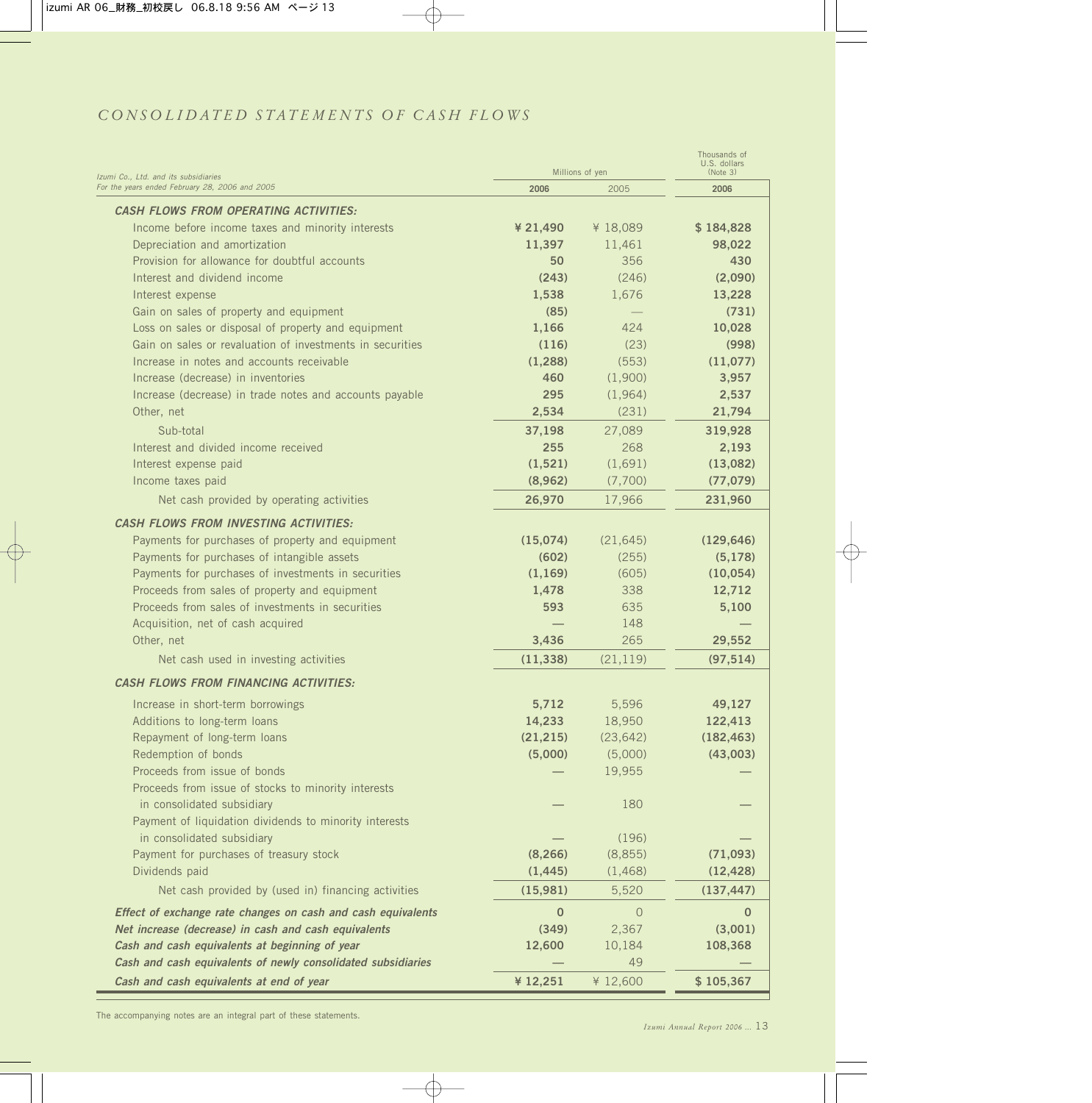### *NOTES TO CONSOLIDATED FINANCIAL STATEMENTS*

*Izumi Co., Ltd. and its subsidiaries For the years ended February 28, 2006 and 2005*

#### *1. BASIS OF PRESENTATION OF CONSOLIDATED FINANCIAL STATEMENTS*

The accompanying consolidated financial statements of Izumi Co., Ltd. (the "Company") and its subsidiaries (collectively, the "Companies") are prepared on the basis of accounting principles generally accepted in Japan, which are different in certain respects as to application and disclosure requirements from International Financial Reporting Standards, and are compiled from the consolidated financial statements prepared by the Company as required by the Securities and Exchange Law of Japan.

Certain items presented in the consolidated financial statements submitted to the Director of the Kanto Finance Bureau in Japan have been reclassified in these accounts for the convenience of readers outside Japan.

#### *2. SUMMARY OF SIGNIFICANT ACCOUNTING POLICIES (1) Basis of consolidation and accounting for investments in affiliates*

As at February 28, 2006, the accompanying consolidated financial statements included the accounts of the Company and 19 of its subsidiaries, of which one subsidiary was excluded due to liquidation and one subsidiary was merged. As at February 28, 2005, 21 subsidiaries were consolidated.

Investments in all affiliates (20%-to-50% owned companies) are accounted for using the equity method. The company had four affiliates as at February 28, 2006 and 2005, respectively.

Two non-consolidated subsidiaries, NIKONIKODO Co., Ltd. and Izumi International Limited, were not accounted for using the equity method due to civil rehabilitation and temporary control, respectively. Investments in these companies were stated at cost.

#### *(2) Elimination and consolidation*

For the purposes of preparing the consolidated financial statements, all significant inter-company transactions and account balances have been eliminated.

Unrealized profits on sales of assets among the Companies have been entirely eliminated, and the portions attributable to minority interests are credited to net income. The depreciation expense has been adjusted in connection with the elimination of unrealized profits included in depreciable assets.

Regarding the elimination of investments in shares of consolidated subsidiaries, together with the underlying equity in the net assets of such subsidiaries, the Company follows the step-by-step acquisition method to include equity in the net income of subsidiaries subsequent to the date of acquisition in the consolidated financial statements. Any differences between the costs of investments in subsidiaries and the amount of underlying equity in the net assets of subsidiaries are charged to income as incurred.

#### *(3) Cash and cash equivalents*

Cash and cash equivalents included in the consolidated statements of cash flows are composed of cash in hand, bank deposits able to be withdrawn on demand and short-term investments with an original maturity of three months or less and which represent a minor risk of material fluctuation in value.

#### *(4) Translation of foreign currencies*

All monetary assets and liabilities denominated in foreign currencies, whether long-term or short-term, are translated into Japanese yen at the exchange rates prevailing at the balance sheet date. Resulting gains and losses are included in net profit or loss for the period.

Assets and liabilities of the foreign subsidiaries and affiliates are translated into Japanese yen at the exchange rates prevailing at the balance sheet date. Profit and loss accounts for the year are translated into Japanese yen using the average exchange rate during the year. Differences in yen amounts arising from the use of different rates are presented as "foreign currency translation adjustments" in stockholders' equity.

#### *(5) Investments in securities*

Held-to-maturity securities are stated at amortized cost adjusted for the amortization of premiums and the accretion of discounts to maturity.

Available-for-sale securities for which market quotations are available are stated at fair value. Unrealized gains on these securities are reported as "Net unrealized gains on securities" in stockholders' equity at a net-of-tax amount, and unrealized losses on these securities are included in net profit or loss for the period. Available-for-sale securities with no available market quotations are stated at moving average cost.

If a decline in fair value below cost of an individual security is judged to be material and other than temporary, the carrying value of the individual security is written down.

#### *(6) Derivatives*

Derivative financial instruments are stated at fair value and changes in the fair value are recognized as gains or losses unless the derivative financial instruments are used for hedging purposes. If the derivative financial instruments are used as hedges and meet certain hedging criteria, the Companies defer recognition of gains and losses resulting from changes in the fair value of derivative financial instruments until the related losses or gains on the hedged items are realized. In the event that foreign exchange forward contracts, currency swap contracts or currency option contracts are used as hedges and meet certain hedging criteria, the hedged items are stated at the forward exchange contract rates. If interest rate swap agreements are used as hedges and meet certain hedging criteria, the net amount to be paid or received under the interest rate swap agreements is added to or deducted from the interest on the assets or liabilities for which the swap agreements were executed.

#### *(7) Inventories*

Inventories are valued at cost. Cost is determined principally by the retail method.

Supplies are carried at cost. Cost is determined by the last purchase price method.

#### *(8) Depreciation of property and equipment*

Property and equipment are stated at cost. Significant renewals and additions are capitalized; normal repairs and maintenance including minor renewals and improvements are charged to income as incurred.

The cost and accumulated depreciation applicable to property and equipment retired or otherwise disposed of are eliminated from the related accounts and the gain or loss on disposal is credited or charged to income.

Depreciation of property and equipment is computed using the declining-balance method over the estimated useful lives or lease contract term of assets prescribed by Japanese corporate tax laws, except for the following, which are depreciated using the straightline method: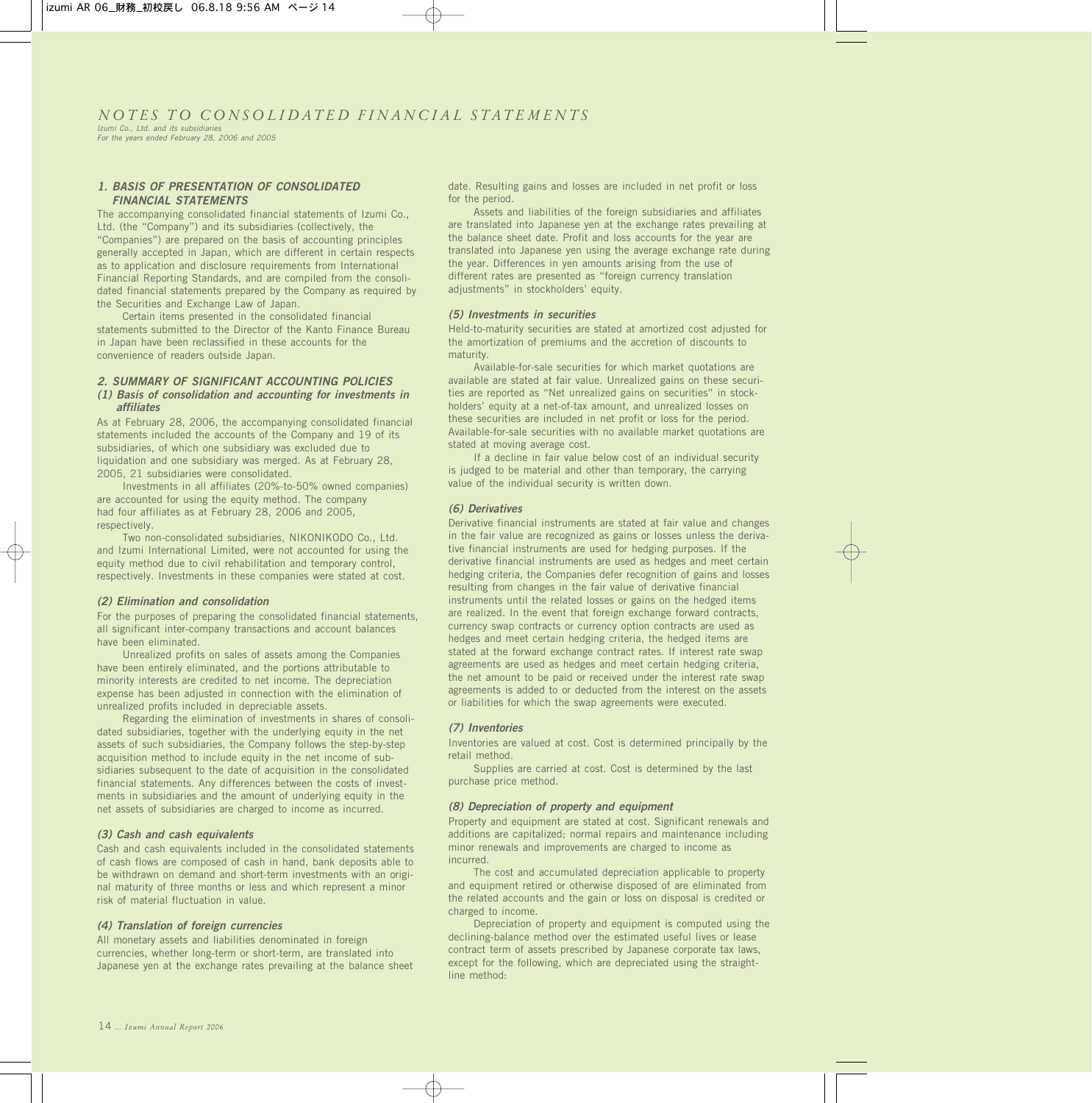- A large-scale, compound-type shopping center
- Buildings built on leasehold land
- Property and equipment of two consolidated subsidiaries
- Buildings (excluding building improvements) acquired on or after April 1,1998

Minor assets with an acquisition cost of ¥100 thousand or more, but less than ¥200 thousand, are depreciated over three years on a straight-line basis.

#### *(9) Intangible assets*

Capitalized software costs for internal use, included in other assets, are amortized using the straight-line method over the estimated useful life of the software (five years). Other intangible assets, included in other assets, are amortized using the straight-line method over the period stipulated by Japanese corporate income tax laws.

#### *(10) Impairment of fixed assets*

On August 9, 2002, the Business Accounting Council in Japan issued "Accounting Standard for Impairment of Fixed Assets". The standard requires that fixed assets be reviewed for impairment whenever events or changes in circumstances indicate that the carrying amount of an asset may not be recoverable. An impairment loss shall be recognized in the income statement by reducing the carrying amount of impaired assets or a group of assets to the recoverable amount to be measured as the higher of net selling price and value in use.

The standard shall be effective for fiscal years beginning on or after April 1, 2005. However, earlier adoption is permitted for fiscal years beginning on or after April 1, 2004 and for fiscal years ending between March 31, 2004 and March 30, 2005.

The Companies have not yet applied this new standard nor have determined the effect of applying it on the consolidated financial statements.

#### *(11) Bond issuance costs*

Bond issuance costs are charged to income as incurred.

#### *(12) Allowance for doubtful accounts*

An allowance for doubtful accounts is provided in preparation for the risk of uncollectible accounts. This consists of the estimated uncollectible amount with respect to identified doubtful receivables and an amount calculated based on the historical bad debt ratio with respect to the remaining receivables.

#### *(13) Accrued bonuses*

An accrued bonus is provided for in preparation for payment of bonuses to employees based on the amount estimated to be payable.

#### *(14) Allowance for point discounts*

An allowance for point discounts is provided for estimated future usage of points that entitle customers to receive reductions in the price of future purchases, based on past experience.

#### *(15) Accrued severance indemnities*

Accrued retirement indemnities to employees represent the estimated present value of projected benefit obligations in excess of the fair value of the plan assets except that, as permitted under Japanese accounting standards, unrecognized actuarial differences are amortized on a straight-line basis over 6 to 11 years from the

next year in which they arise and unrecognized past service costs are amortized on a straight-line basis over 6 to 11 years from the year in which they arise.

Certain subsidiaries provide for accrued severance indemnities at 100% of the liability which would be required to be paid if all eligible employees voluntarily terminated their employment at the balance sheet date.

The Company and a consolidated subsidiary provide for lumpsum severance benefits with respect to directors and corporate auditors. While the Company and the consolidated subsidiary have no legal obligation to do so, it is customary practice in Japan to make lump-sum payments to directors or corporate auditors upon retirement. Such liabilities are not funded.

#### *(16) Leases*

Leases that transfer substantially all risks and rewards of ownership of the assets are accounted for as capital leases. Leases which do not transfer ownership of the assets at the end of the lease term are accounted for as operating leases, in accordance with accounting principles and practices generally accepted in Japan.

#### *(17) Consumption taxes*

Consumption taxes are imposed at a flat rate of 5% on all domestic consumption of goods and services (with certain exemptions). The consumption taxes withheld on revenues and the consumption taxes paid on purchases are both excluded from the amounts of relevant items in the accompanying consolidated statements of income.

#### *(18) Income taxes*

Income taxes of the Companies consist of corporate income tax, local inhabitant tax and enterprise tax.

Deferred income taxes are determined using the asset and liability method, whereby deferred tax assets and liabilities are recognized in respect of temporary differences between the tax basis of assets and liabilities and those as reported in the financial statements. Deferred tax assets and liabilities are measured by using currently applicable tax rates, and the effect on these deferred tax assets and liabilities of a change in tax rates is recognized in income in the period that includes the application date.

#### *(19) Net income and cash dividends per share*

Basic earnings per share of common stock are based on the weighted average number of shares of common stock outstanding during each period. Net income is adjusted by deducting bonuses paid to directors and corporate auditors as well as the payment of dividends to shareholders of preferred stocks to be recognized as an appropriation of retained earnings, from net income in the consolidated statements of income, and the calculation of earnings per share is made on that adjusted net income basis.

Cash dividends per share include those declared with respect to net income for the respective periods for which the dividends were proposed by the Board of Directors. Dividends are charged to retained earnings in the year in which they are paid.

#### *3. UNITED STATES DOLLAR AMOUNTS*

Amounts in U.S. dollars are included solely for the convenience of readers outside Japan. The rate of  $4116.27 = U.S.\$ \$1, the rate of exchange on February 28, 2006 has been used in translation. The inclusion of such amounts is not intended to imply that Japanese yen have been or could be readily converted, realized or settled in U.S. dollars at this rate or any other rate.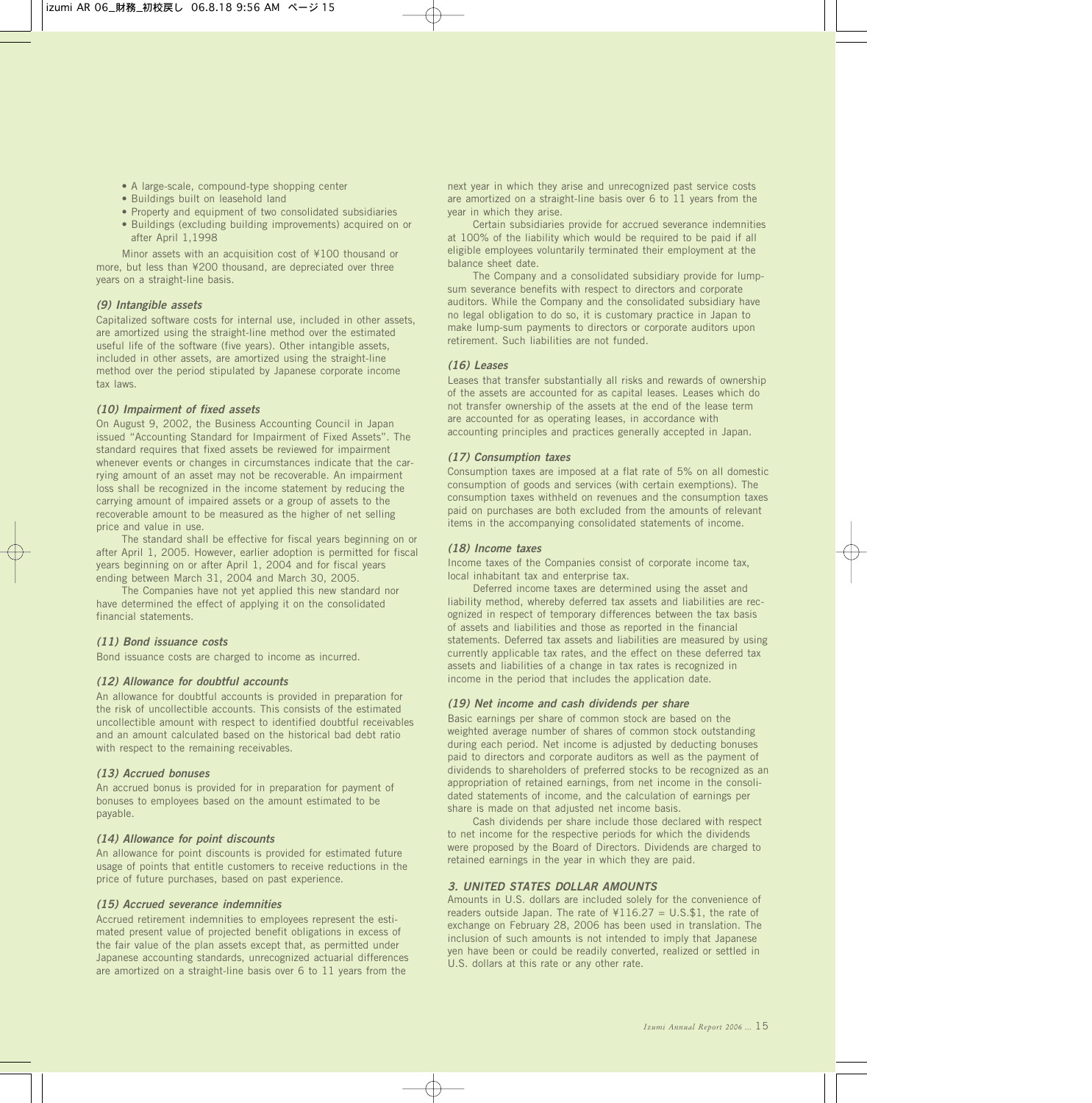#### *4. INVESTMENTS IN SECURITIES*

*(1)* Held-to-maturity debt securities at February 28, 2006 and 2005, which have readily available determinable fair value, are summarized as follows:

|                                                                                                                     |                   | Millions of yen |                                |                   |                 |                                |  |
|---------------------------------------------------------------------------------------------------------------------|-------------------|-----------------|--------------------------------|-------------------|-----------------|--------------------------------|--|
|                                                                                                                     |                   | 2006            |                                |                   | 2005            |                                |  |
|                                                                                                                     | Carrying<br>value | Market<br>value | Valuation<br>gains<br>(losses) | Carrying<br>value | Market<br>value | Valuation<br>gains<br>(losses) |  |
| Securities with<br>valuation gains:<br>Government bonds<br>Securities with<br>valuation losses:<br>Government bonds |                   |                 |                                | ¥60               | ¥60             | ¥O                             |  |
| Total                                                                                                               |                   |                 |                                | ¥60               | ¥60             | ¥Ω                             |  |

*(2)* Available-for-sale securities at February 28, 2006 and 2005 which have readily determinable fair value, are summarized as follows:

|                                                                                                                         |                     | Millions of yen                         |                                          |                      |                   |                                          |  |  |
|-------------------------------------------------------------------------------------------------------------------------|---------------------|-----------------------------------------|------------------------------------------|----------------------|-------------------|------------------------------------------|--|--|
|                                                                                                                         |                     | 2006                                    |                                          |                      | 2005              |                                          |  |  |
|                                                                                                                         | Acquisition<br>cost | Carrying<br>value                       | Gross<br>unrealized<br>gains<br>(losses) | Acquisition<br>cost  | Carrying<br>value | Gross<br>unrealized<br>gains<br>(losses) |  |  |
| Securities with<br>unrealized gains:<br>Equity securities ¥3,702 ¥7,122 ¥3,420<br>Securities with<br>unrealized losses: |                     |                                         |                                          | ¥3.093 ¥4.745 ¥1.652 |                   |                                          |  |  |
| Equity securities                                                                                                       | 154                 | 146                                     | (8)                                      | 6                    | 5                 | (1)                                      |  |  |
| Total                                                                                                                   | ¥3.856              | ¥7.268                                  | ¥3.412                                   | ¥3.099 ¥4.750 ¥1.651 |                   |                                          |  |  |
|                                                                                                                         |                     | Thousands of U.S. dollars<br>$(N0+0 2)$ |                                          |                      |                   |                                          |  |  |

|  | 2006  |                                                                                                 |
|--|-------|-------------------------------------------------------------------------------------------------|
|  |       |                                                                                                 |
|  |       |                                                                                                 |
|  |       |                                                                                                 |
|  |       |                                                                                                 |
|  |       |                                                                                                 |
|  | 1.256 | (69)                                                                                            |
|  |       |                                                                                                 |
|  |       | (Note 3)<br>Equity securities \$31,840 \$61,254 \$29,414<br>1.325<br>\$33,165 \$62,510 \$29,345 |

*(3)* Available-for-sale securities at February 28, 2006 and 2005, which have no readily determinable fair value, are summarized as follows:

|                                                               |      | Millions of yen | Thousands of<br>U.S. dollars<br>(Note 3) |
|---------------------------------------------------------------|------|-----------------|------------------------------------------|
|                                                               | 2006 | 2005            | 2006                                     |
| Available-for-sale securities<br>Non-listed equity securities | ¥160 | ¥189            | \$1,376                                  |

*(4)* Total sales of available-for-sale securities for the years ended February 28, 2006 and 2005 are summarized as follows:

|                       |      | Millions of yen | Thousands of<br>U.S. dollars<br>(Note 3) |
|-----------------------|------|-----------------|------------------------------------------|
|                       | 2006 | 2005            | 2006                                     |
| <b>Sales</b>          | ¥500 | ¥208            | \$4,300                                  |
| Gross realized gains  | 116  | 23              | 998                                      |
| Gross realized losses | 0    |                 | O                                        |

#### *5. LEASES*

Information on finance lease transactions other than those leases that are deemed to transfer the ownership of the assets to the lessees is summarized below:

#### *(1) As lessee:*

a) The acquisition cost, accumulated depreciation and net book value of leased assets at February 28, 2006 and 2005, if capitalized, are summarized as follows:

|                                 |                              |                                       |                                  | Millions of yen                                                                                                   |       |                               |
|---------------------------------|------------------------------|---------------------------------------|----------------------------------|-------------------------------------------------------------------------------------------------------------------|-------|-------------------------------|
|                                 |                              | 2006                                  |                                  | 2005                                                                                                              |       |                               |
|                                 | Equipment<br>and<br>vehicles | Other                                 | Total                            | Equipment<br>and<br>vehicles                                                                                      | Other | Total                         |
| Amount to:                      |                              |                                       |                                  |                                                                                                                   |       |                               |
| Acquisition cost<br>Accumulated |                              |                                       |                                  | $\texttt{\#}2,738$ $\texttt{\#}5,153$ $\texttt{\#}7,891$ $\texttt{\#}2,779$ $\texttt{\#}6,564$ $\texttt{\#}9,343$ |       |                               |
| depreciation                    | (2.241)                      | (3,883)                               | (6, 124)                         |                                                                                                                   |       | $(1,994)$ $(4,553)$ $(6,547)$ |
| Net book value                  | ¥<br>497                     | ¥1,270                                |                                  | $\textbf{\texttt{4}} 1,767 \text{ \texttt{4}} 785 \text{ \texttt{4}} 2,011 \text{ \texttt{4}} 2,796$              |       |                               |
|                                 |                              | Thousands of U.S. dollars<br>(Note 3) |                                  |                                                                                                                   |       |                               |
|                                 |                              | 2006                                  |                                  |                                                                                                                   |       |                               |
| Amount to:                      |                              |                                       |                                  |                                                                                                                   |       |                               |
| Acquisition cost                | \$23,549 \$44,319 \$67,868   |                                       |                                  |                                                                                                                   |       |                               |
| Accumulated                     |                              |                                       |                                  |                                                                                                                   |       |                               |
| depreciation                    |                              |                                       | $(19,274)$ $(33,396)$ $(52,670)$ |                                                                                                                   |       |                               |
| Net book value                  | \$                           | 4.275 \$10.923 \$15.198               |                                  |                                                                                                                   |       |                               |

The acquisition cost is calculated including the interest portion as the outstanding future lease payments are immaterial to the year-end balance of property and equipment.

b) Amounts of outstanding future lease payments at February 28, 2006 and 2005, which include the interest portion, are summarized as follows:

|                     |        | Millions of yen | Thousands of<br>U.S. dollars<br>(Note 3) |
|---------------------|--------|-----------------|------------------------------------------|
|                     | 2006   | 2005            | 2006                                     |
| Due within one year | ¥ 970  | ¥1.237          | \$8,343                                  |
| Due after one year  | 797    | 1.560           | 6,855                                    |
| Total               | ¥1,767 | ¥2.797          | \$15,198                                 |

c) Lease payments and depreciation expense for the years ended February 28, 2006 and 2005 are as follows:

|                      |        | Millions of yen |          |  |
|----------------------|--------|-----------------|----------|--|
|                      | 2006   | 2005            | 2006     |  |
| Lease payments       | ¥1.386 | ¥1.675          | \$11,921 |  |
| Depreciation expense | 1.386  | 1.675           | 11.921   |  |

d) Method of asset depreciation

The depreciation expense is determined based on the straightline method over the lease term of the leased assets assuming no residual value.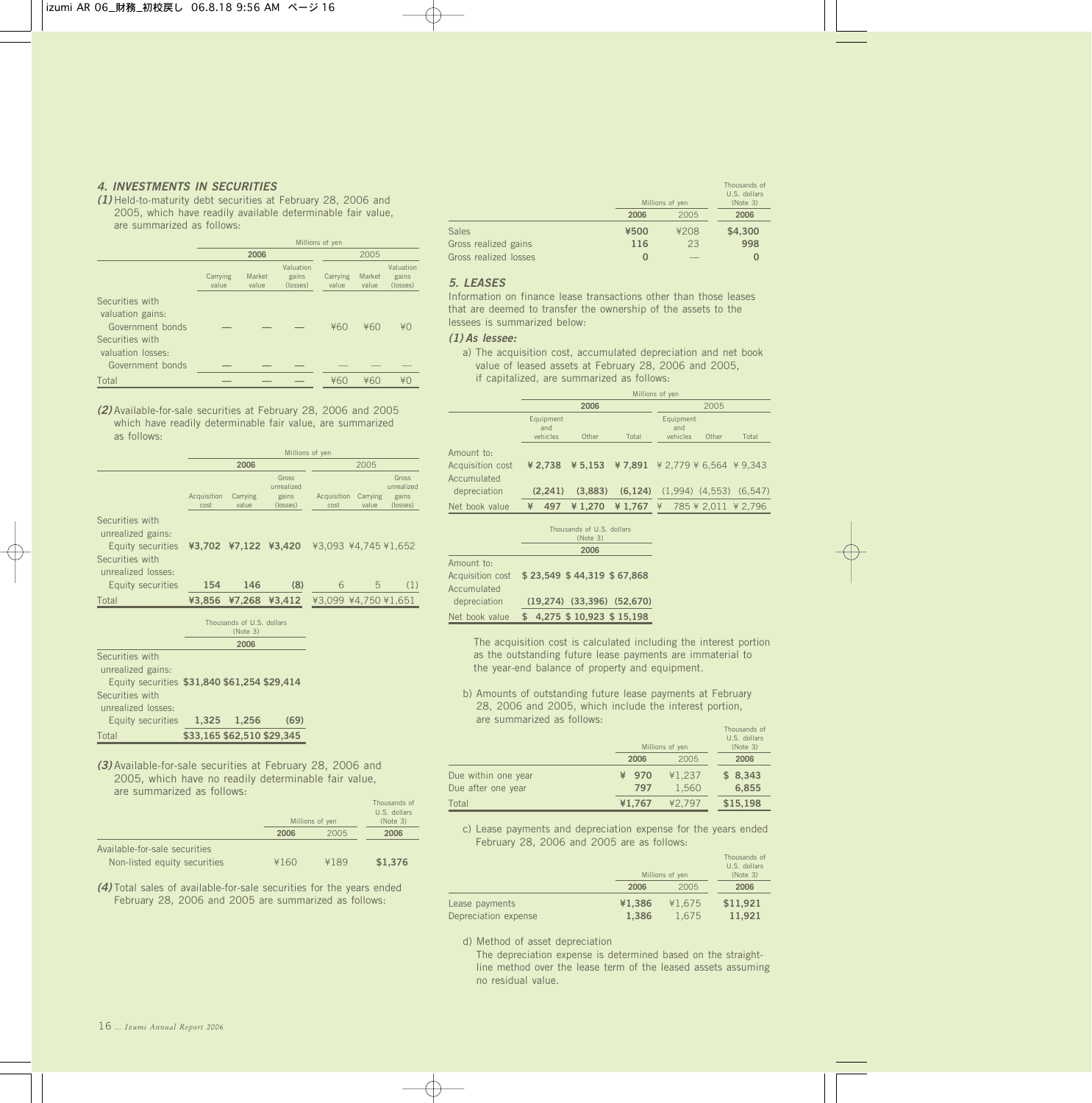#### *(2) As lessor:*

a) The acquisition cost, accumulated depreciation and net book value of leased assets at February 28, 2006 and 2005 are summarized as follows:

|                                 |                           | Millions of yen           | Thousands of<br>U.S. dollars<br>(Note 3) |
|---------------------------------|---------------------------|---------------------------|------------------------------------------|
|                                 | 2006                      | 2005                      | 2006                                     |
|                                 | Equipment<br>and vehicles | Equipment<br>and vehicles | Equipment<br>and vehicles                |
| Amount to:                      |                           |                           |                                          |
| Acquisition cost<br>Accumulated | ¥75                       | 440                       | \$645                                    |
| depreciation                    | (18)                      | (9)                       | (155)                                    |
| Net book value                  | ¥ 57                      | ¥31                       | \$490                                    |

b) Amounts of outstanding future income at February 28, 2006 and 2005, which include the interest portion, are summarized as follows:

|                     |      | Millions of yen | Thousands of<br>U.S. dollars<br>(Note 3) |
|---------------------|------|-----------------|------------------------------------------|
|                     | 2006 | 2005            | 2006                                     |
| Due within one year | ¥13  | ¥ 6             | \$112                                    |
| Due after one year  | 49   | 30              | 421                                      |
| Total               | ¥62  | ¥36             | \$533                                    |

c) Lease income and depreciation expense for the years ended February 28, 2006 and 2005 are as follows:

|                             |      | Millions of yen | Thousands of<br>U.S. dollars<br>(Note 3) |
|-----------------------------|------|-----------------|------------------------------------------|
|                             | 2006 | 2005            | 2006                                     |
| Lease income                | ¥10  | ¥8              | \$86                                     |
| Depreciation expense amount |      | h               | 69                                       |

*6. SHORT-TERM BORROWINGS AND LONG-TERM DEBT* Short-term borrowings are primarily represented by bank overdrafts, bearing interest at the weighted average interest rates of 0.53% and 0.90% at February 28, 2006 and 2005, respectively.

Long-term debt at February 28, 2006 and 2005, consisted of the following:

|                                                                                                                                                                                                                 |   | Millions of yen      |                 |                     | Thousands of<br>U.S. dollars<br>(Note 3) |
|-----------------------------------------------------------------------------------------------------------------------------------------------------------------------------------------------------------------|---|----------------------|-----------------|---------------------|------------------------------------------|
|                                                                                                                                                                                                                 |   | 2006                 |                 | 2005                | 2006                                     |
| Loans from banks and insurance<br>companies, due from March 2006<br>to February 2018 with weighted<br>average interest rates of 1.43% and<br>1.44% at February 28, 2006 and<br>February 28, 2005, respectively. |   |                      |                 |                     |                                          |
| Secured                                                                                                                                                                                                         | ¥ |                      | 54.082 ¥ 55.801 |                     | \$<br>465,142                            |
| Unsecured                                                                                                                                                                                                       |   | 43,249               |                 | 48,513              | 371,970                                  |
|                                                                                                                                                                                                                 |   | 97.331               |                 | 104.314             | 837,112                                  |
| 1.84% Japanese yen unsecured<br>straight bonds due March 2005<br>0.00% Japanese yen unsecured                                                                                                                   |   |                      |                 | 5,000               |                                          |
| convertible bonds due July 2009                                                                                                                                                                                 |   | 19,978               |                 | 20,000              | 171,824                                  |
| Less, portion due within one year                                                                                                                                                                               |   | 117,309<br>(18, 848) |                 | 129,314<br>(25,665) | 1,008,936<br>(162, 105)                  |
|                                                                                                                                                                                                                 |   | ¥ 98.461             | ¥103.649        |                     | \$<br>846.831                            |

#### The aggregate annual maturities of long-term debt outstanding at February 28, 2006 are as follows:

| Years ending the last day of February | <b>Millions</b><br>of yen | Thousands of<br>U.S. dollars<br>(Note 3) |
|---------------------------------------|---------------------------|------------------------------------------|
| 2008                                  | ¥24.423                   | \$210.054                                |
| 2009                                  | 13.176                    | 113.323                                  |
| 2010                                  | 27.344                    | 235,177                                  |
| 2011                                  | 7.930                     | 68.203                                   |
| 2012 and thereafter                   | 25.588                    | 220.074                                  |
| Total                                 | ¥98.461                   | \$846.831                                |

Assets pledged as collateral and related secured debt at February 28, 2006 are summarized as follows:

|                               | Millions of yen | Thousands of<br>U.S. dollars<br>(Note 3) |               |
|-------------------------------|-----------------|------------------------------------------|---------------|
|                               | 2006            | 2005                                     | 2006          |
| Assets pledged as collateral: |                 |                                          |               |
| $L$ and                       | ¥ 61.435        | 60.173<br>¥                              | 528,382<br>\$ |
| <b>Buildings</b>              | 72.653          | 74.679                                   | 624,865       |
| Investments in securities     | 1.766           | 1.897                                    | 15.189        |
| Total                         | ¥135.854        | ¥136.749                                 | \$1.168.436   |
| Debt secured by the above:    |                 |                                          |               |
| Short-term borrowings         | ¥<br>8.954      | 9.217<br>$\frac{1}{2}$                   | \$<br>77.010  |
| Long-term debt                | 54,082          | 55.801                                   | 465,142       |
| Total                         | 63.036<br>¥     | ¥<br>65.018                              | 542.152<br>\$ |

#### *7. RETIREMENT BENEFIT PLANS*

Employees of the Companies with more than one year's service are entitled to receive lump-sum indemnities upon retirement. The amount of the benefits is determined by reference to current basic rate of pay, length of service and conditions under which retirement occurs. In January 2005, the company terminated an externally funded non-contributory pension plan.

The funded status of the Companies at February 28, 2006 and 2005 is summarized as follows:

|                                        |        | Millions of yen | Thousands of<br>U.S. dollars<br>(Note 3) |
|----------------------------------------|--------|-----------------|------------------------------------------|
|                                        | 2006   | 2005            | 2006                                     |
| Projected benefit obligation           | ¥4.236 | ¥4.127          | \$36,432                                 |
| Unrecognized net actuarial differences | (52)   | (181)           | (447)                                    |
| Unrecognized past service costs        | 324    | 337             | 2,787                                    |
| Accrued severance indemnities          | ¥4.508 | ¥4.283          | \$38,772                                 |

Pension and severance costs of the Companies included the following components for the years ended February 28, 2006 and 2005:

|                                   |      | Millions of yen | Thousands of<br>U.S. dollars<br>(Note 3) |
|-----------------------------------|------|-----------------|------------------------------------------|
|                                   | 2006 | 2005            | 2006                                     |
| Service costs                     | ¥464 | ¥506            | \$3,990                                  |
| Interest costs                    | 78   | 105             | 671                                      |
| Expected return on plan assets    |      | (18)            |                                          |
| Realized net actuarial losses     | 33   | 16              | 284                                      |
| Amortization of unrecognized past |      |                 |                                          |
| service costs                     | (57) | (4)             | (490)                                    |
| Other                             | 117  | 16              | 1,006                                    |
| Net periodic pension costs        | ¥635 | ¥621            | \$5.461                                  |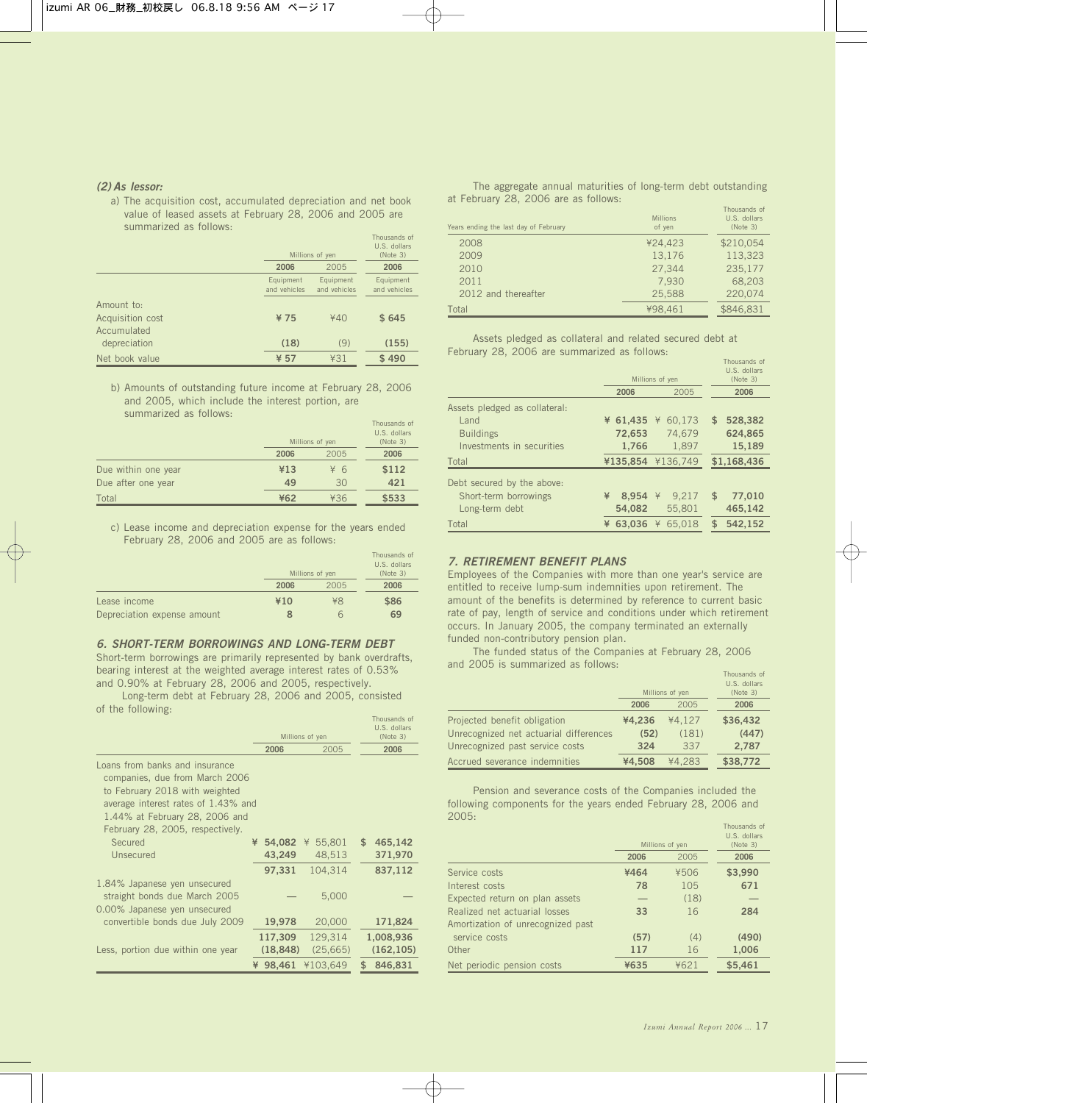Pension benefits are attributed to periods of employee service based on year of service using the straight-line method.

Assumptions used in the accounting for the defined benefit plans for the years ended February 28, 2006 and 2005 are as follows:

|                                        | 2006                            | 2005    |
|----------------------------------------|---------------------------------|---------|
| Discount rate                          | $1.5\% - 2.0\%$ $1.5\% - 2.0\%$ |         |
| Expected rate of return on plan assets | $-$                             | $1.0\%$ |

#### *8. COMMITMENTS AND CONTINGENT LIABILITIES*

The Company was contingently liable for guarantees of loans from financial institutions taken out by affiliates and others, totaling ¥3,113 million (\$26,774 thousand) and ¥3,578 million at February 28, 2006 and 2005, respectively.

#### *9. DERIVATIVE FINANCIAL INSTRUMENTS*

#### *(1) Status of transaction*

#### a) Nature of transactions

The Companies use derivative instruments, which comprise foreign currency exchange forward contracts, currency swap contracts, currency option contracts and interest rate swap agreements.

b) Purpose and policy of transactions

The Companies use foreign currency exchange forward contracts, currency swap contracts and currency option contracts to minimize exposure and to reduce risk from exchange rate fluctuation in import transactions. The Companies also use interest rate swap agreements to hedge against exposure to interest rate fluctuation and to adapt the long-term fixed interest rate to the current rate in line with changes in the market rate. The Companies do not use derivative instruments for speculative trading purposes.

c) Risks in transactions

Derivative instruments used by the Companies are exposed to risk from market rate fluctuations. Counter-parties are highly creditworthy domestic banks and, therefore, the Companies do not expect losses due to non-performance by these counter-parties.

d) Risk management

Derivative transactions are managed and approved by responsible decision-making bodies such as management meetings, and executed by the related departments.

#### *(2) Market value of transactions*

The Companies had the following derivative contracts outstanding at February 28, 2006 and 2005:

|                                      | Millions of yen    |                         |                                 |                    |                         |                                 |
|--------------------------------------|--------------------|-------------------------|---------------------------------|--------------------|-------------------------|---------------------------------|
|                                      | 2006               |                         |                                 | 2005               |                         |                                 |
|                                      | Contract<br>amount | Fair<br>market<br>value | Unrealized<br>gains<br>(losses) | Contract<br>amount | Fair<br>market<br>value | Unrealized<br>gains<br>(losses) |
| Foreign currency<br>exchange forward |                    |                         |                                 |                    |                         |                                 |
| contracts                            | ¥                  |                         | $\frac{1}{2}$                   | 一半<br>151          | $\angle$ 23             | $¥$ 23                          |
| Currency option                      |                    |                         |                                 |                    |                         |                                 |
| contracts                            | 3,872              | 43                      | 43                              | 12.811             | (38)                    | (38)                            |
| Total                                | ¥3,872             | 443                     | 443                             | ¥12.962            | $*(15)$                 | $*(15)$                         |

|                                           | Thousands of U.S. dollars<br>(Note 3) |                         |                                 |
|-------------------------------------------|---------------------------------------|-------------------------|---------------------------------|
|                                           |                                       | 2006                    |                                 |
|                                           | Contract<br>amount                    | Fair<br>market<br>value | Unrealized<br>gains<br>(losses) |
| Foreign currency<br>exchange forward      |                                       |                         |                                 |
| contracts<br>Currency option<br>contracts | \$<br>33,302                          | $s -$<br>370            | 370                             |
| Total                                     | \$33,302 \$370                        |                         | \$370                           |
|                                           |                                       |                         |                                 |

The fair value is quoted by financial institutions with which the Companies conclude foreign currency exchange forward contracts and currency option contracts.

Derivative transactions with hedge accounting applied are excluded from the above table.

#### *10. STOCKHOLDERS' EQUITY*

Under the Commercial Code of Japan (the "Code") the entire amount of the issue price of new shares issued is required to be capitalized as stated common stock, although the Company may, by resolution of its Board of Directors, capitalize an amount not exceeding one half of the issue price of the new shares as additional paid-in capital.

The Code requires a domestic company to appropriate, as a legal reserve, an amount equal to at least 10% of the amount paid out by it as appropriation of retained earnings (including any payment by way of annual dividend and bonuses to directors and corporate auditors) for the period or equal to 10% of any interim dividend, until the sum of the legal reserve and the additional paidin capital equals 25% of its stated common stock. The legal reserve and additional paid-in capital may be transferred to stated common stock through suitable director action or used to reduce a deficit through suitable stockholder action.

Under the Code, the appropriation of retained earnings (including year-end cash dividend payment) proposed by the Board of Directors should be approved at a stockholders' meeting, which must be held within three months of the balance sheet date. The appropriation of retained earnings reflected in the accompanying consolidated financial statements represents the results of such appropriations which are applicable to the immediately preceding fiscal year but which are approved by the stockholders' meeting and disposed of during the current year.

As is customary practice in Japan, the payment of bonuses to directors and corporate auditors is made out of retained earnings instead of being charged to income for the year and constitutes a part of the appropriations cited above.

#### *11. INCOME TAXES*

The Companies are subject to a number of different taxes based on income, which, in aggregate, result in statutory income tax rates of approximately 40.4% and 41.7% for the years ended February 28, 2006 and 2005, respectively. The other increase of ¥10 million (\$86 thousand) in the Consolidated Statement of Stockholders' Equity resulted from a change in the statutory income tax rate.

The reconciliation schedule for the years ended February 28, 2006 and 2005 is not disclosed because the difference between the statutory income tax rate and the effective income tax rate is less than 5% of the statutory income tax rate.

The significant components of deferred tax assets and liabilities at February 28, 2006 and 2005 were as follows: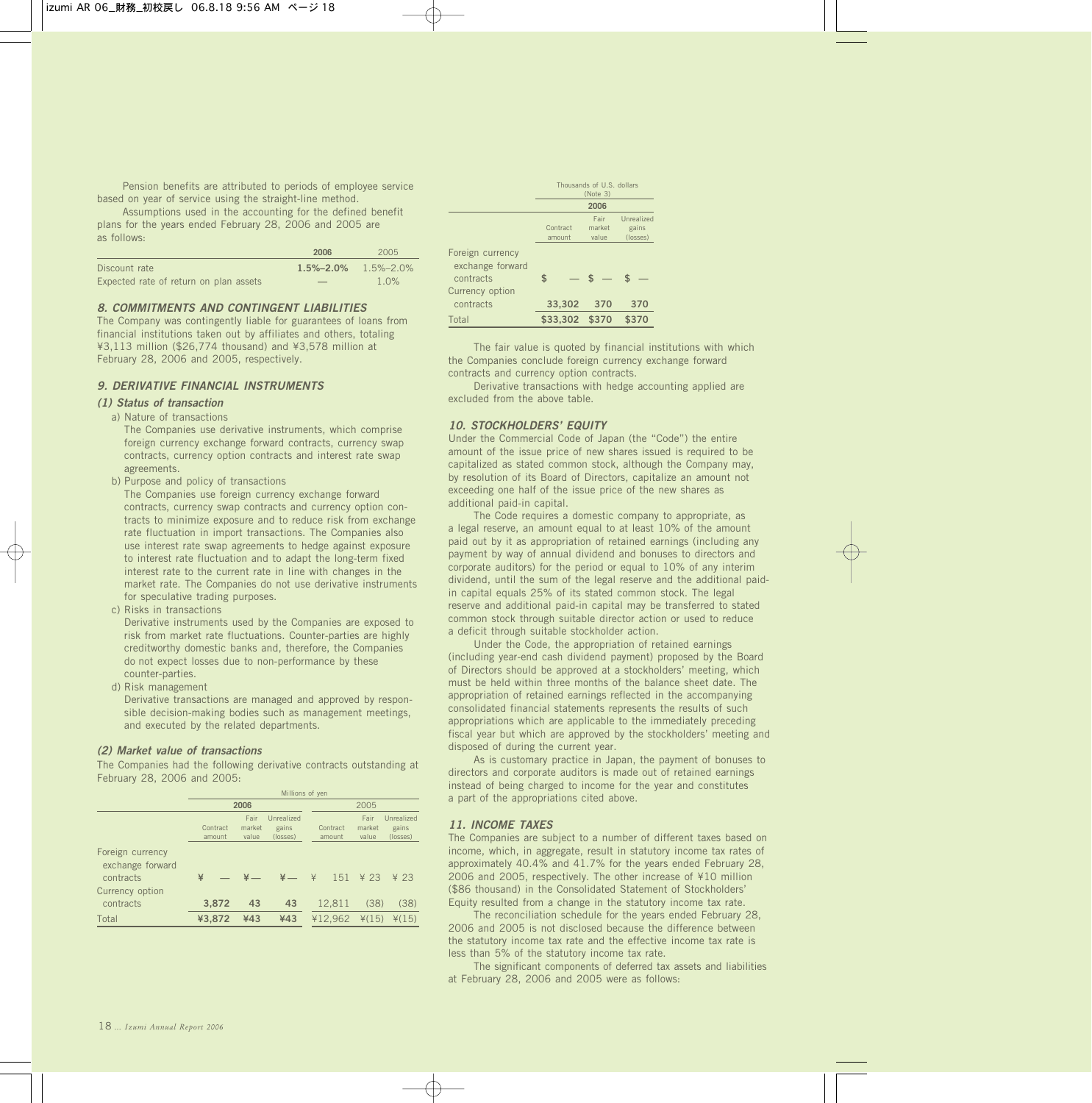|                                  | Millions of yen |          | Thousands of<br>U.S. dollars<br>(Note 3) |
|----------------------------------|-----------------|----------|------------------------------------------|
|                                  | 2006            | 2005     | 2006                                     |
| Deferred tax assets:             |                 |          |                                          |
| Allowance for doubtful accounts  | ¥<br>205        | 195<br>¥ | \$<br>1,763                              |
| Property and equipment           | 163             | 149      | 1,402                                    |
| Intangible assets                | 254             | 204      | 2,184                                    |
| Investments in securities        | 36              | 27       | 309                                      |
| Accrued enterprise tax           | 434             | 414      | 3,733                                    |
| Accrued bonus                    | 1,064           | 552      | 9,151                                    |
| Accrued severance indemnities    | 2,089           | 1,940    | 17,967                                   |
| Fair value adjustments of        |                 |          |                                          |
| consolidated subsidiaries        | 355             | 355      | 3,053                                    |
| Tax loss carry-forwards          | 73              | 174      | 628                                      |
| Excess depreciation and          |                 |          |                                          |
| amortization                     | 324             | 355      | 2,787                                    |
| Allowance for point discounts    | 383             | 357      | 3,294                                    |
| Other                            | 489             | 401      | 4,206                                    |
| Total                            | 5,869           | 5,123    | 50,477                                   |
| Valuation allowance              | (104)           | (85)     | (894)                                    |
| Total                            | 5,765           | 5,038    | 49,583                                   |
| Deferred tax liabilities:        |                 |          |                                          |
| Reserve for special depreciation | (192)           | (142)    | (1,651)                                  |
| Reserve for advanced             |                 |          |                                          |
| depreciation of fixed assets     | (218)           | (226)    | (1, 875)                                 |
| Fair value adjustments of        |                 |          |                                          |
| consolidated subsidiaries        | (984)           | (985)    | (8, 463)                                 |
| Unrealized gains on              |                 |          |                                          |
| available-for-sale securities    | (1, 350)        | (667)    | (11,611)                                 |
| Unrealized gains on              |                 |          |                                          |
| property and equipment           | (10)            | (10)     | (86)                                     |
| Other                            | (8)             |          | (69)                                     |
|                                  | (2,762)         | (2,030)  | (23, 755)                                |
| Net deferred tax assets          | ¥ 3,003         | ¥ 3.008  | \$25,828                                 |

On March 31, 2003, the Japanese National Diet approved various changes to the calculation of the statutory local enterprise tax, effective April 1, 2004. Under the amended legislation, enterprise tax will be the sum of three tax components; a) an income based component, b) a value added component and c) a capital based component. For the year ended February 28, 2006, the value added component and the capital based component of this tax amounting to ¥308 million (\$86 thousand) were included in selling, general and administrative expenses, in accordance with Practical Solution Report No. 12, issued by the Accounting Standards Board of Japan on February 13, 2004. As a result, selling, general and administrative expenses increased by ¥308 million (\$2,649 thousand) and operating income and income before income taxes and minority interests decreased by the equivalent amount.

#### *12. RELATED PARTY TRANSACTIONS*

For the years ended February 28, 2006 and 2005, the Company purchased ¥11,612 million (\$99,871 thousand) and ¥11,705 million of merchandise from Japan Logistics Industry Co., Ltd. ("JLI"), respectively. Representative Director and Vice President of JLI, Mr. Yasuaki Yamanishi, is also a representative director and the President of the Company and owns 2.0% of the Company's voting stock. At February 28, 2006 and 2005, the Company had accounts payable of ¥1,184 million (\$10,183

thousand) and ¥1,158 million, and deposit guarantee money of ¥50 million (\$430 thousand) and ¥572 million to JLI, respectively.

For the years ended February 28, 2006 and 2005, the Company leased the Higashi-Hiroshima shop building from Izumi Kosan K.K. ("Izumi") with lease payments of ¥341 million (\$2,933 thousand). Izumi is a majority-owned subsidiary of a company which is wholly owned by Mr. Yasuaki Yamanishi and his relatives. The lease terms are the same as those for third parties. At February 28, 2006 and 2005, the Company paid guarantee money of ¥2,221 million (\$19,102 thousand) and ¥2,698 million respectively, to Izumi. These amounts were determined based on the total construction costs of the building and the area occupied by the Company.

#### *13. SUPPLEMENTARY CASH FLOW INFORMATION*

Cash and cash equivalents at February 28, 2006 and 2005 consisted of the following:

|                                                           | Millions of yen |         | Thousands of<br>U.S. dollars<br>(Note 3) |
|-----------------------------------------------------------|-----------------|---------|------------------------------------------|
|                                                           | 2006            | 2005    | 2006                                     |
| Cash and bank deposits<br>Less-time deposits with deposit | ¥12,251         | ¥12,623 | \$105,367                                |
| terms of over 3 months                                    |                 | (23)    |                                          |
| Cash and cash equivalents                                 | ¥12,251         | ¥12,600 | \$105,367                                |

For the year ended February 28, 2005, Kowa-shokuhin Co., Ltd. and its subsidiary were newly consolidated. The assets and liabilities of these subsidiaries at the time of consolidation, cash paid for the capital and cash received in conjunction with the purchases of consolidated subsidiaries were as follows:

|                                            | Millions of yen |
|--------------------------------------------|-----------------|
|                                            | 2005            |
| <b>Assets</b>                              | ¥ 2.794         |
| Liabilities                                | (2.644)         |
| Negative goodwill                          | (17)            |
| Investments in affiliates                  | (3)             |
| Minority interests                         | (100)           |
| Cash paid for the capital                  | 30              |
| Cash and cash equivalents of consolidated  |                 |
| subsidiaries                               | 178             |
| Cash received in conjunction with          |                 |
| the purchases of consolidated subsidiaries | ¥<br>148        |
|                                            |                 |

#### *14. SUBSEQUENT EVENT*

Pursuant to the resolution of the Board of Directors' meeting held on May 9, 2005, the Company repurchased its own shares on May 11, 2005 as follows:

- (1) Number of shares repurchased: 867,000 shares (2) Repurchase price: ¥2,640 (\$25,205) per share
- Total amount: ¥2,289 million (\$21,854 thousand) (3) Method of repurchase: Through ToSTNet-2
- (closing price orders) of Tokyo Stock Exchange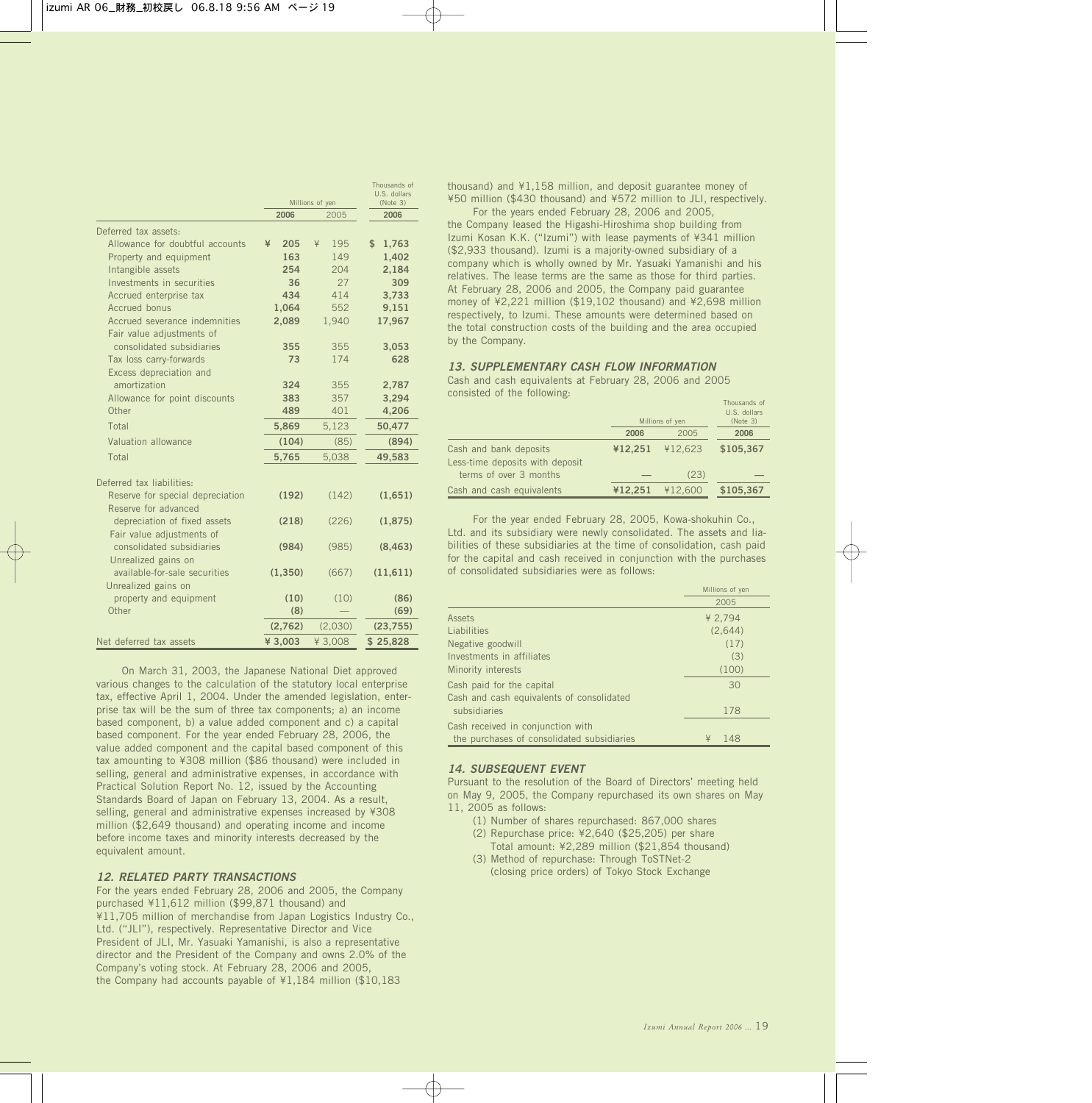### *REPORT OF INDEPENDENT AUDITORS*

To the Board of Directors and Shareholders of Izumi Co., Ltd.

We have audited the accompanying consolidated balance sheets of Izumi Co., Ltd. and its subsidiaries as of February 28, 2006 and 2005, and the related consolidated statements of income, shareholders' equity, and cash flows for the years then ended, all expressed in Japanese yen. These consolidated financial statements are the responsibility of the Company's management. Our responsibility is to express an opinion on these consolidated financial statements based on our audits.

We conducted our audits in accordance with auditing standards generally accepted in Japan. Those standards require that we plan and perform the audit to obtain reasonable assurance about whether the consolidated financial statements are free of material misstatement. An audit includes examining, on a test basis, evidence supporting the amounts and disclosures in the consolidated financial statements. An audit also includes assessing the accounting principles used and significant estimates made by management, as well as evaluating the overall consolidated financial statement presentation. We believe that our audits provide a reasonable basis for our opinion.

In our opinion, the consolidated financial statements referred to above present fairly, in all material respects, the consolidated financial position of Izumi Co., Ltd. and its subsidiaries as of February 28, 2006 and 2005, and the consolidated results of their operations and their cash flows for the years then ended in conformity with accounting principles generally accepted in Japan.

As described in Note 14, Izumi Co., Ltd. repurchased its own shares of ¥2,289 million on May 11, 2005.

The amounts expressed in U.S. dollars, which are provided solely for the convenience of the reader, have been translated on the basis set forth in Note 3 to the accompanying consolidated financial statements.

ChuoAoyama Pricewaterhouse Coopers

ChuoAoyama PricewaterhouseCoopers

Hiroshima, Japan June 27, 2006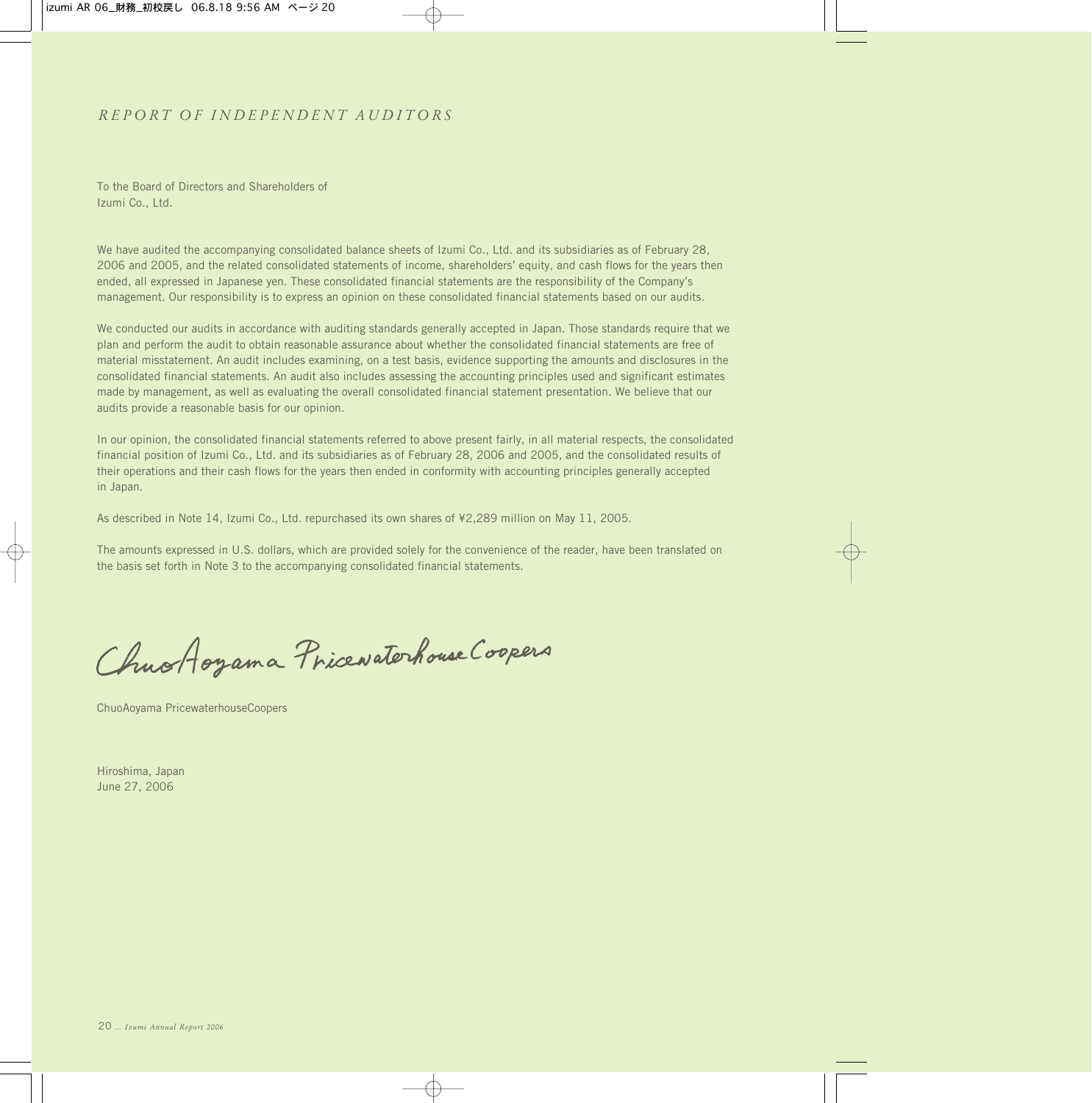### *DIRECTORS AND CORPORATE AUDITORS*

#### *CHAIRMAN*

Yoshimasa Yamanishi

*PRESIDENT* Yasuaki Yamanishi

## *EXECUTIVE VICE PRESIDENT* Hiromasa Takanishi

Umeno Mashimo Heijiro Natsuhara

*DIRECTORS*

#### *FULL-TIME CORPORATE AUDITOR*

Kuniaki Kawamoto

#### *CORPORATE AUDITORS*

Toyomi Takimoto Jiro Matsubara Yasuyuki Tudo

(as of May 26, 2006)

### *CORPORATE DATA*

#### *HEAD OFFICE*

2-22, Kyobashi-cho, Minami-ku, Hiroshima, Hiroshima Prefecture 732-0828, Japan Tel.: (082) 264-3211

#### *DATE OF ESTABLISHMENT*

October 27, 1961

*PAID-IN CAPITAL* ¥19,614 million (as of February 28, 2006)

#### *SECURITIES TRADED*

Common Stock Tokyo Stock Exchange, First Section Osaka Securities Exchange, First Section

#### *TRANSFER AGENT AND REGISTRAR*

The Sumitomo Trust & Banking Co., Ltd. 4-5-33, Kitahama, Chuo-ku, Osaka 540-8639, Japan

#### *ANNUAL MEETING OF STOCKHOLDERS*

The annual meeting of stockholders of the Company is normally held in May each year in Hiroshima, Japan. In addition, the Company may hold an extraordinary meeting of stockholders whenever necessary by giving at least two weeks' advance notice to stockholders.

#### *AUDITORS*

ChuoAoyama PricewaterhouseCoopers